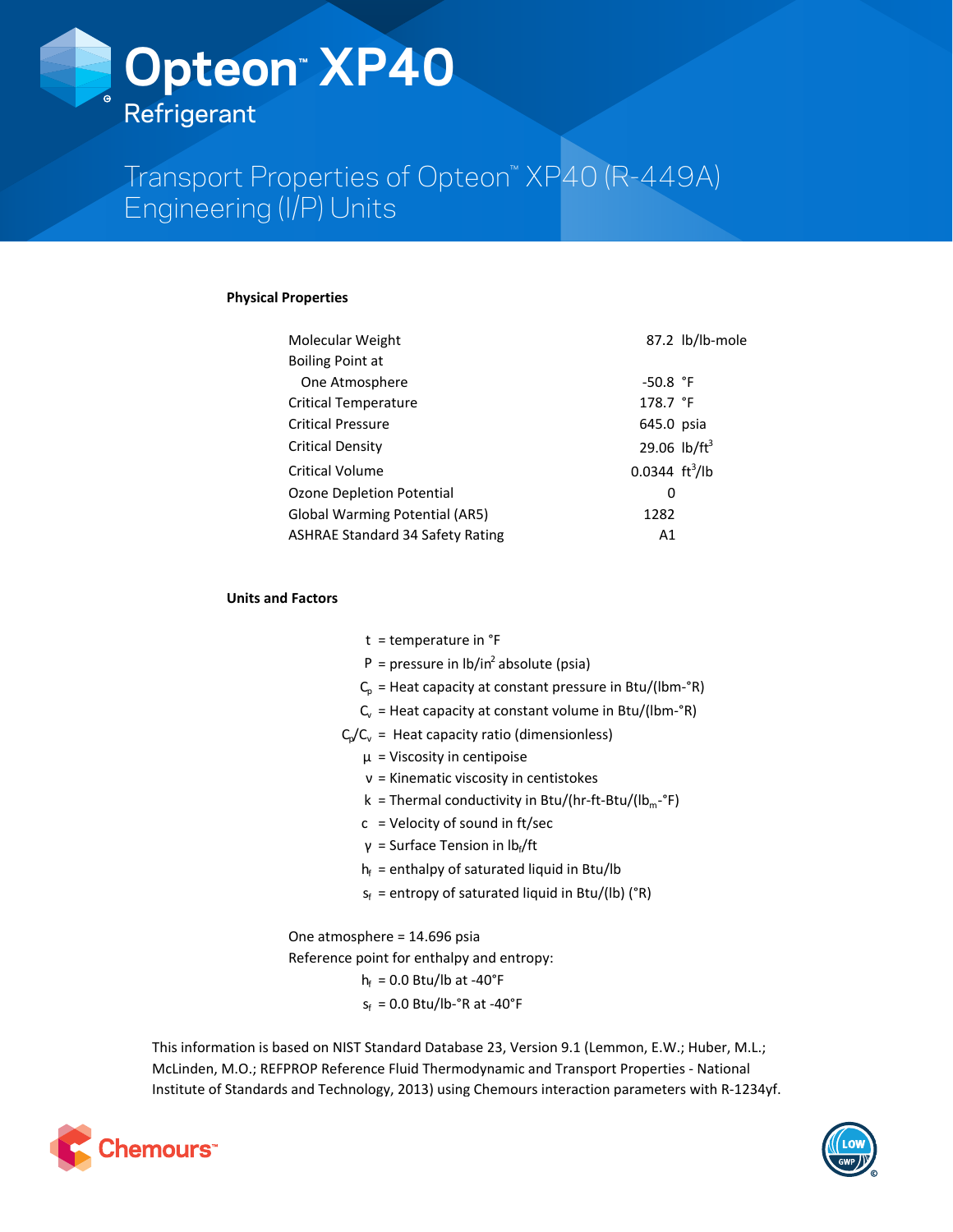|                     |                  | Heat Capacity, c <sub>p</sub> |                  |                  | Viscosity          |                  | <b>Kinematic Viscosity</b> |                    | <b>Thermal Conductivity</b> |                  | Vel. of Sound    | <b>Surface</b>       |
|---------------------|------------------|-------------------------------|------------------|------------------|--------------------|------------------|----------------------------|--------------------|-----------------------------|------------------|------------------|----------------------|
| <b>Temp</b>         |                  | $[ิ Btu/lbm-°R]$              | c,/c,            |                  | [centipoise]       |                  | [centistokes]              |                    | [Btu/hr-ft-°F]              |                  | [ft/sec]         | <b>Tension</b>       |
| °F                  | Liquid           | Vapor                         | Vapor            | Liquid           | Vapor              | Liquid           | Vapor                      | Liquid             | Vapor                       | Liquid           | Vapor            | $[1b_i/ft]$          |
| -40                 | 0.3094           | 0.1886                        | 1.1872           | 0.3204           | 0.00963            | 0.2407           | 2.031                      | 0.06472            | 0.00523                     | 2481.9           | 509.90           | 0.001169             |
| $-39$               | 0.3097           | 0.1892                        | 1.1876           | 0.3179           | 0.00965            | 0.2391           | 1.984                      | 0.06455            | 0.00525                     | 2473.1           | 510.15           | 0.001162             |
| $-38$               | 0.3100           | 0.1897                        | 1.1880           | 0.3154           | 0.00967            | 0.2376           | 1.939                      | 0.06438            | 0.00527                     | 2464.2           | 510.41           | 0.001156             |
| $-37$<br>-36        | 0.3103<br>0.3106 | 0.1902<br>0.1907              | 1.1884<br>1.1888 | 0.3130<br>0.3105 | 0.00970<br>0.00972 | 0.2360<br>0.2345 | 1.896<br>1.853             | 0.06421<br>0.06405 | 0.00529<br>0.00531          | 2455.4<br>2446.5 | 510.66<br>510.90 | 0.001149<br>0.001142 |
| $-35$               | 0.3109           | 0.1912                        | 1.1892           | 0.3081           | 0.00974            | 0.2330           | 1.812                      | 0.06388            | 0.00533                     | 2437.7           | 511.14           | 0.001135             |
| $-34$               | 0.3112           | 0.1917                        | 1.1897           | 0.3058           | 0.00977            | 0.2315           | 1.771                      | 0.06371            | 0.00536                     | 2428.8           | 511.37           | 0.001129             |
| $-33$               | 0.3115           | 0.1923                        | 1.1901           | 0.3034           | 0.00979            | 0.2300           | 1.732                      | 0.06354            | 0.00538                     | 2420.0           | 511.60           | 0.001122             |
| $-32$               | 0.3118           | 0.1928                        | 1.1906           | 0.3011           | 0.00981            | 0.2286           | 1.694                      | 0.06337            | 0.00540                     | 2411.2           | 511.82           | 0.001115             |
| $-31$               | 0.3121           | 0.1933                        | 1.1910           | 0.2988           | 0.00984            | 0.2271           | 1.657                      | 0.06321            | 0.00542                     | 2402.3           | 512.03           | 0.001109             |
| $-30$               | 0.3124           | 0.1939                        | 1.1915           | 0.2965           | 0.00986            | 0.2257           | 1.621                      | 0.06304            | 0.00544                     | 2393.5           | 512.24           | 0.001102             |
| $-29$               | 0.3127           | 0.1944                        | 1.1920           | 0.2943           | 0.00988            | 0.2243           | 1.586                      | 0.06287            | 0.00547                     | 2384.7           | 512.45           | 0.001096             |
| $-28$               | 0.3130           | 0.1949                        | 1.1925           | 0.2920           | 0.00991            | 0.2229           | 1.552                      | 0.06270            | 0.00549                     | 2375.9           | 512.65           | 0.001089             |
| $-27$               | 0.3133           | 0.1955                        | 1.1930           | 0.2898           | 0.00993            | 0.2215           | 1.519                      | 0.06254            | 0.00551                     | 2367.1           | 512.84           | 0.001082             |
| $-26$<br>$-25$      | 0.3136<br>0.3140 | 0.1960<br>0.1966              | 1.1935<br>1.1940 | 0.2876<br>0.2855 | 0.00995<br>0.00997 | 0.2201<br>0.2187 | 1.487<br>1.455             | 0.06237<br>0.06220 | 0.00553<br>0.00555          | 2358.3<br>2349.4 | 513.03<br>513.21 | 0.001076<br>0.001069 |
| $-24$               | 0.3143           | 0.1971                        | 1.1946           | 0.2833           | 0.01000            | 0.2174           | 1.425                      | 0.06204            | 0.00558                     | 2340.6           | 513.39           | 0.001063             |
| $-23$               | 0.3146           | 0.1977                        | 1.1951           | 0.2812           | 0.01002            | 0.2161           | 1.395                      | 0.06187            | 0.00560                     | 2331.8           | 513.56           | 0.001056             |
| $-22$               | 0.3149           | 0.1982                        | 1.1957           | 0.2791           | 0.01004            | 0.2147           | 1.366                      | 0.06171            | 0.00562                     | 2323.0           | 513.73           | 0.001049             |
| $-21$               | 0.3153           | 0.1988                        | 1.1962           | 0.2770           | 0.01007            | 0.2134           | 1.338                      | 0.06154            | 0.00564                     | 2314.2           | 513.88           | 0.001043             |
| $-20$               | 0.3156           | 0.1994                        | 1.1968           | 0.2750           | 0.01009            | 0.2121           | 1.310                      | 0.06137            | 0.00567                     | 2305.4           | 514.04           | 0.001036             |
| $-19$               | 0.3159           | 0.1999                        | 1.1974           | 0.2729           | 0.01011            | 0.2109           | 1.283                      | 0.06121            | 0.00569                     | 2296.6           | 514.19           | 0.001030             |
| $-18$               | 0.3163           | 0.2005                        | 1.1980           | 0.2709           | 0.01014            | 0.2096           | 1.257                      | 0.06104            | 0.00571                     | 2287.8           | 514.33           | 0.001023             |
| $-17$               | 0.3166           | 0.2011                        | 1.1986           | 0.2689           | 0.01016            | 0.2083           | 1.231                      | 0.06088            | 0.00573                     | 2279.1           | 514.46           | 0.001017             |
| $-16$               | 0.3170           | 0.2016                        | 1.1992           | 0.2669           | 0.01018            | 0.2071           | 1.207                      | 0.06071            | 0.00576                     | 2270.3           | 514.59           | 0.001010             |
| $-15$<br>$-14$      | 0.3173<br>0.3177 | 0.2022<br>0.2028              | 1.1999<br>1.2005 | 0.2650<br>0.2630 | 0.01021<br>0.01023 | 0.2059<br>0.2046 | 1.182<br>1.159             | 0.06055<br>0.06038 | 0.00578<br>0.00580          | 2261.5<br>2252.7 | 514.72<br>514.84 | 0.001004<br>0.000997 |
| $-13$               | 0.3180           | 0.2034                        | 1.2012           | 0.2611           | 0.01025            | 0.2034           | 1.136                      | 0.06022            | 0.00583                     | 2243.9           | 514.95           | 0.000991             |
| $-12$               | 0.3184           | 0.2040                        | 1.2018           | 0.2592           | 0.01028            | 0.2022           | 1.113                      | 0.06005            | 0.00585                     | 2235.1           | 515.06           | 0.000984             |
| $-11$               | 0.3187           | 0.2046                        | 1.2025           | 0.2573           | 0.01030            | 0.2010           | 1.091                      | 0.05989            | 0.00587                     | 2226.3           | 515.15           | 0.000978             |
| $-10$               | 0.3191           | 0.2052                        | 1.2032           | 0.2554           | 0.01032            | 0.1999           | 1.070                      | 0.05973            | 0.00590                     | 2217.5           | 515.25           | 0.000972             |
| -9                  | 0.3195           | 0.2058                        | 1.2039           | 0.2536           | 0.01035            | 0.1987           | 1.049                      | 0.05956            | 0.00592                     | 2208.8           | 515.34           | 0.000965             |
| -8                  | 0.3198           | 0.2064                        | 1.2047           | 0.2518           | 0.01037            | 0.1975           | 1.029                      | 0.05940            | 0.00594                     | 2200.0           | 515.42           | 0.000959             |
| $-7$                | 0.3202           | 0.2070                        | 1.2054           | 0.2499           | 0.01039            | 0.1964           | 1.009                      | 0.05924            | 0.00597                     | 2191.2           | 515.49           | 0.000952             |
| -6                  | 0.3206           | 0.2076                        | 1.2061           | 0.2481           | 0.01042            | 0.1953           | 0.989                      | 0.05907            | 0.00599                     | 2182.4           | 515.56           | 0.000946             |
| -5<br>$-4$          | 0.3209           | 0.2082                        | 1.2069           | 0.2463           | 0.01044            | 0.1941           | 0.970                      | 0.05891            | 0.00601                     | 2173.6           | 515.62           | 0.000939             |
| $-3$                | 0.3213<br>0.3217 | 0.2088<br>0.2094              | 1.2077<br>1.2085 | 0.2446<br>0.2428 | 0.01046<br>0.01048 | 0.1930<br>0.1919 | 0.952<br>0.934             | 0.05875<br>0.05858 | 0.00604<br>0.00606          | 2164.8<br>2156.1 | 515.68<br>515.73 | 0.000933<br>0.000927 |
| $-2$                | 0.3221           | 0.2101                        | 1.2093           | 0.2411           | 0.01051            | 0.1908           | 0.916                      | 0.05842            | 0.00608                     | 2147.3           | 515.77           | 0.000920             |
| $-1$                | 0.3225           | 0.2107                        | 1.2101           | 0.2394           | 0.01053            | 0.1897           | 0.899                      | 0.05826            | 0.00611                     | 2138.5           | 515.81           | 0.000914             |
| 0                   | 0.3229           | 0.2113                        | 1.2109           | 0.2377           | 0.01055            | 0.1887           | 0.882                      | 0.05810            | 0.00613                     | 2129.7           | 515.84           | 0.000908             |
| $\mathbf 1$         | 0.3233           | 0.2119                        | 1.2117           | 0.2360           | 0.01058            | 0.1876           | 0.866                      | 0.05793            | 0.00616                     | 2120.9           | 515.86           | 0.000901             |
| $\overline{2}$      | 0.3237           | 0.2126                        | 1.2126           | 0.2343           | 0.01060            | 0.1865           | 0.850                      | 0.05777            | 0.00618                     | 2112.1           | 515.88           | 0.000895             |
| 3                   | 0.3241           | 0.2132                        | 1.2135           | 0.2326           | 0.01062            | 0.1855           | 0.834                      | 0.05761            | 0.00621                     | 2103.3           | 515.89           | 0.000889             |
| 4                   | 0.3245           | 0.2139                        | 1.2143           | 0.2310           | 0.01065            | 0.1845           | 0.819                      | 0.05745            | 0.00623                     | 2094.5           | 515.89           | 0.000882             |
| 5                   | 0.3249           | 0.2145                        | 1.2152           | 0.2293           | 0.01067            | 0.1834           | 0.804                      | 0.05729            | 0.00626                     | 2085.8           | 515.89           | 0.000876             |
| 6<br>$\overline{7}$ | 0.3253<br>0.3257 | 0.2152<br>0.2158              | 1.2162<br>1.2171 | 0.2277<br>0.2261 | 0.01069<br>0.01072 | 0.1824<br>0.1814 | 0.789<br>0.775             | 0.05713<br>0.05697 | 0.00628<br>0.00630          | 2077.0<br>2068.2 | 515.88<br>515.86 | 0.000870<br>0.000863 |
| 8                   | 0.3262           | 0.2165                        | 1.2180           | 0.2245           | 0.01074            | 0.1804           | 0.761                      | 0.05681            | 0.00633                     | 2059.4           | 515.84           | 0.000857             |
| 9                   | 0.3266           | 0.2172                        | 1.2190           | 0.2229           | 0.01076            | 0.1794           | 0.747                      | 0.05665            | 0.00635                     | 2050.6           | 515.81           | 0.000851             |
| 10                  | 0.3270           | 0.2178                        | 1.2200           | 0.2214           | 0.01078            | 0.1784           | 0.734                      | 0.05649            | 0.00638                     | 2041.8           | 515.77           | 0.000845             |
| 11                  | 0.3275           | 0.2185                        | 1.2210           | 0.2198           | 0.01081            | 0.1775           | 0.721                      | 0.05633            | 0.00640                     | 2033.0           | 515.72           | 0.000838             |
| 12                  | 0.3279           | 0.2192                        | 1.2220           | 0.2183           | 0.01083            | 0.1765           | 0.708                      | 0.05617            | 0.00643                     | 2024.2           | 515.67           | 0.000832             |
| 13                  | 0.3283           | 0.2199                        | 1.2230           | 0.2168           | 0.01085            | 0.1755           | 0.695                      | 0.05601            | 0.00646                     | 2015.4           | 515.61           | 0.000826             |
| 14                  | 0.3288           | 0.2206                        | 1.2241           | 0.2152           | 0.01088            | 0.1746           | 0.683                      | 0.05585            | 0.00648                     | 2006.6           | 515.55           | 0.000820             |
| 15                  | 0.3292           | 0.2213                        | 1.2251           | 0.2137           | 0.01090            | 0.1736           | 0.671                      | 0.05569            | 0.00651                     | 1997.8           | 515.48           | 0.000814             |
| 16                  | 0.3297           | 0.2220                        | 1.2262           | 0.2122           | 0.01092            | 0.1727           | 0.660                      | 0.05553            | 0.00653                     | 1988.9           | 515.40           | 0.000807             |
| 17<br>18            | 0.3302<br>0.3306 | 0.2227<br>0.2234              | 1.2273<br>1.2284 | 0.2108<br>0.2093 | 0.01095<br>0.01097 | 0.1718<br>0.1708 | 0.648<br>0.637             | 0.05537<br>0.05521 | 0.00656<br>0.00658          | 1980.1<br>1971.3 | 515.31<br>515.22 | 0.000801<br>0.000795 |
| 19                  | 0.3311           | 0.2241                        | 1.2296           | 0.2079           | 0.01099            | 0.1699           | 0.626                      | 0.05505            | 0.00661                     | 1962.5           | 515.11           | 0.000789             |
| 20                  | 0.3316           | 0.2248                        | 1.2307           | 0.2064           | 0.01102            | 0.1690           | 0.615                      | 0.05489            | 0.00664                     | 1953.7           | 515.01           | 0.000783             |
| 21                  | 0.3320           | 0.2255                        | 1.2319           | 0.2050           | 0.01104            | 0.1681           | 0.605                      | 0.05474            | 0.00666                     | 1944.8           | 514.89           | 0.000777             |
| 22                  | 0.3325           | 0.2263                        | 1.2331           | 0.2036           | 0.01106            | 0.1672           | 0.594                      | 0.05458            | 0.00669                     | 1936.0           | 514.77           | 0.000770             |
| 23                  | 0.3330           | 0.2270                        | 1.2343           | 0.2021           | 0.01108            | 0.1663           | 0.584                      | 0.05442            | 0.00672                     | 1927.2           | 514.63           | 0.000764             |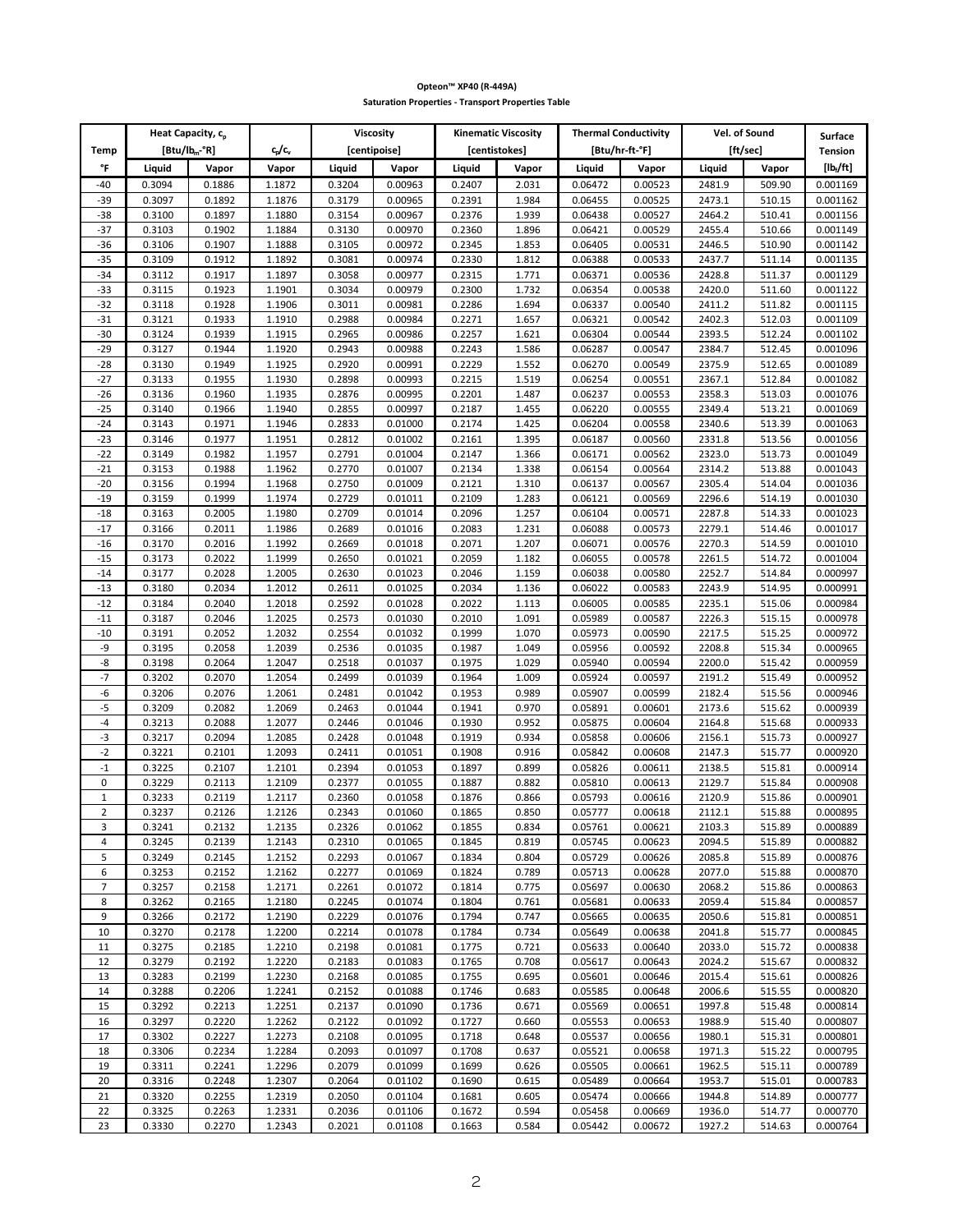|          | Heat Capacity, c <sub>p</sub> |                  |                  |                  | Viscosity          |                  | <b>Kinematic Viscosity</b> | <b>Thermal Conductivity</b> |                    |                  | Vel. of Sound    | <b>Surface</b>       |
|----------|-------------------------------|------------------|------------------|------------------|--------------------|------------------|----------------------------|-----------------------------|--------------------|------------------|------------------|----------------------|
| Temp     | [Btu/lb <sub>m</sub> -°R]     |                  | c,/c,            |                  | [centipoise]       | [centistokes]    |                            |                             | [Btu/hr-ft-°F]     |                  | [ft/sec]         | <b>Tension</b>       |
| °F       | Liquid                        | Vapor            | Vapor            | Liquid           | Vapor              | Liquid           | Vapor                      | Liquid                      | Vapor              | Liquid           | Vapor            | $[ b_i/t]$           |
| 24       | 0.3335                        | 0.2277           | 1.2356           | 0.2007           | 0.01111            | 0.1655           | 0.574                      | 0.05426                     | 0.00674            | 1918.3           | 514.50           | 0.000758             |
| 25<br>26 | 0.3340<br>0.3345              | 0.2285<br>0.2292 | 1.2368<br>1.2381 | 0.1994<br>0.1980 | 0.01113<br>0.01115 | 0.1646<br>0.1637 | 0.565<br>0.555             | 0.05411<br>0.05395          | 0.00677<br>0.00680 | 1909.5<br>1900.7 | 514.35<br>514.20 | 0.000752<br>0.000746 |
| 27       | 0.3350                        | 0.2300           | 1.2394           | 0.1966           | 0.01118            | 0.1629           | 0.546                      | 0.05379                     | 0.00682            | 1891.8           | 514.04           | 0.000740             |
| 28       | 0.3355                        | 0.2307           | 1.2407           | 0.1953           | 0.01120            | 0.1620           | 0.537                      | 0.05364                     | 0.00685            | 1883.0           | 513.87           | 0.000734             |
| 29       | 0.3361                        | 0.2315           | 1.2421           | 0.1939           | 0.01122            | 0.1612           | 0.528                      | 0.05348                     | 0.00688            | 1874.1           | 513.69           | 0.000728             |
| 30       | 0.3366                        | 0.2323           | 1.2435           | 0.1926           | 0.01125            | 0.1603           | 0.519                      | 0.05332                     | 0.00691            | 1865.2           | 513.51           | 0.000722             |
| 31       | 0.3371                        | 0.2331           | 1.2449           | 0.1913           | 0.01127            | 0.1595           | 0.511                      | 0.05317                     | 0.00693            | 1856.4           | 513.32<br>513.12 | 0.000716             |
| 32<br>33 | 0.3376<br>0.3382              | 0.2338<br>0.2346 | 1.2463<br>1.2477 | 0.1899<br>0.1886 | 0.01129<br>0.01131 | 0.1587<br>0.1578 | 0.502<br>0.494             | 0.05301<br>0.05286          | 0.00696<br>0.00699 | 1847.5<br>1838.6 | 512.91           | 0.000710<br>0.000704 |
| 34       | 0.3387                        | 0.2354           | 1.2492           | 0.1873           | 0.01134            | 0.1570           | 0.486                      | 0.05270                     | 0.00702            | 1829.8           | 512.69           | 0.000698             |
| 35       | 0.3393                        | 0.2362           | 1.2507           | 0.1860           | 0.01136            | 0.1562           | 0.478                      | 0.05254                     | 0.00705            | 1820.9           | 512.47           | 0.000692             |
| 36       | 0.3398                        | 0.2370           | 1.2522           | 0.1848           | 0.01138            | 0.1554           | 0.470                      | 0.05239                     | 0.00708            | 1812.0           | 512.24           | 0.000686             |
| 37       | 0.3404                        | 0.2379           | 1.2538           | 0.1835           | 0.01141            | 0.1546           | 0.463                      | 0.05223                     | 0.00711            | 1803.1           | 512.00           | 0.000680             |
| 38       | 0.3410                        | 0.2387           | 1.2553           | 0.1822           | 0.01143            | 0.1538           | 0.455                      | 0.05208                     | 0.00713            | 1794.2           | 511.75           | 0.000674             |
| 39<br>40 | 0.3416<br>0.3421              | 0.2395<br>0.2403 | 1.2569<br>1.2586 | 0.1810<br>0.1797 | 0.01145<br>0.01148 | 0.1530<br>0.1523 | 0.448<br>0.441             | 0.05193<br>0.05177          | 0.00716<br>0.00719 | 1785.3<br>1776.4 | 511.50<br>511.24 | 0.000668<br>0.000662 |
| 41       | 0.3427                        | 0.2412           | 1.2602           | 0.1785           | 0.01150            | 0.1515           | 0.434                      | 0.05162                     | 0.00722            | 1767.5           | 510.96           | 0.000656             |
| 42       | 0.3433                        | 0.2420           | 1.2619           | 0.1773           | 0.01152            | 0.1507           | 0.427                      | 0.05146                     | 0.00725            | 1758.5           | 510.68           | 0.000650             |
| 43       | 0.3439                        | 0.2429           | 1.2637           | 0.1761           | 0.01154            | 0.1500           | 0.420                      | 0.05131                     | 0.00728            | 1749.6           | 510.40           | 0.000645             |
| 44       | 0.3446                        | 0.2438           | 1.2654           | 0.1749           | 0.01157            | 0.1492           | 0.414                      | 0.05116                     | 0.00731            | 1740.7           | 510.10           | 0.000639             |
| 45       | 0.3452                        | 0.2446           | 1.2672           | 0.1737           | 0.01159            | 0.1485           | 0.407                      | 0.05100                     | 0.00734            | 1731.8           | 509.80           | 0.000633             |
| 46<br>47 | 0.3458<br>0.3464              | 0.2455<br>0.2464 | 1.2690<br>1.2709 | 0.1725<br>0.1713 | 0.01161<br>0.01164 | 0.1477<br>0.1470 | 0.401<br>0.394             | 0.05085<br>0.05070          | 0.00737<br>0.00740 | 1722.8<br>1713.9 | 509.48<br>509.16 | 0.000627<br>0.000621 |
| 48       | 0.3471                        | 0.2473           | 1.2727           | 0.1701           | 0.01166            | 0.1462           | 0.388                      | 0.05054                     | 0.00744            | 1704.9           | 508.83           | 0.000615             |
| 49       | 0.3477                        | 0.2482           | 1.2747           | 0.1689           | 0.01168            | 0.1455           | 0.382                      | 0.05039                     | 0.00747            | 1696.0           | 508.49           | 0.000609             |
| 50       | 0.3484                        | 0.2492           | 1.2766           | 0.1678           | 0.01171            | 0.1448           | 0.376                      | 0.05024                     | 0.00750            | 1687.0           | 508.15           | 0.000604             |
| 51       | 0.3490                        | 0.2501           | 1.2786           | 0.1666           | 0.01173            | 0.1441           | 0.370                      | 0.05009                     | 0.00753            | 1678.0           | 507.79           | 0.000598             |
| 52       | 0.3497                        | 0.2510           | 1.2807           | 0.1655           | 0.01175            | 0.1433           | 0.365                      | 0.04993                     | 0.00756            | 1669.0           | 507.43           | 0.000592             |
| 53       | 0.3504                        | 0.2520           | 1.2827           | 0.1644           | 0.01177            | 0.1426           | 0.359                      | 0.04978                     | 0.00759            | 1660.0           | 507.05           | 0.000586             |
| 54<br>55 | 0.3511<br>0.3518              | 0.2529<br>0.2539 | 1.2848<br>1.2870 | 0.1632<br>0.1621 | 0.01180<br>0.01182 | 0.1419<br>0.1412 | 0.354<br>0.348             | 0.04963<br>0.04948          | 0.00763<br>0.00766 | 1651.1<br>1642.1 | 506.67<br>506.28 | 0.000581<br>0.000575 |
| 56       | 0.3525                        | 0.2549           | 1.2892           | 0.1610           | 0.01184            | 0.1405           | 0.343                      | 0.04933                     | 0.00769            | 1633.0           | 505.88           | 0.000569             |
| 57       | 0.3532                        | 0.2559           | 1.2914           | 0.1599           | 0.01187            | 0.1398           | 0.338                      | 0.04918                     | 0.00773            | 1624.0           | 505.47           | 0.000563             |
| 58       | 0.3539                        | 0.2569           | 1.2937           | 0.1588           | 0.01189            | 0.1391           | 0.333                      | 0.04902                     | 0.00776            | 1615.0           | 505.06           | 0.000558             |
| 59       | 0.3547                        | 0.2579           | 1.2960           | 0.1577           | 0.01192            | 0.1384           | 0.328                      | 0.04887                     | 0.00779            | 1606.0           | 504.63           | 0.000552             |
| 60       | 0.3554                        | 0.2589           | 1.2984           | 0.1566           | 0.01194            | 0.1378           | 0.323                      | 0.04872                     | 0.00783            | 1596.9           | 504.20           | 0.000546             |
| 61<br>62 | 0.3562<br>0.3569              | 0.2600<br>0.2610 | 1.3008<br>1.3032 | 0.1555<br>0.1544 | 0.01196<br>0.01199 | 0.1371<br>0.1364 | 0.318<br>0.313             | 0.04857<br>0.04842          | 0.00786<br>0.00790 | 1587.9<br>1578.8 | 503.75<br>503.30 | 0.000541<br>0.000535 |
| 63       | 0.3577                        | 0.2621           | 1.3058           | 0.1534           | 0.01201            | 0.1358           | 0.309                      | 0.04827                     | 0.00793            | 1569.8           | 502.83           | 0.000529             |
| 64       | 0.3585                        | 0.2632           | 1.3083           | 0.1523           | 0.01204            | 0.1351           | 0.304                      | 0.04812                     | 0.00797            | 1560.7           | 502.36           | 0.000524             |
| 65       | 0.3593                        | 0.2643           | 1.3109           | 0.1512           | 0.01206            | 0.1344           | 0.299                      | 0.04797                     | 0.00800            | 1551.6           | 501.88           | 0.000518             |
| 66       | 0.3601                        | 0.2654           | 1.3136           | 0.1502           | 0.01209            | 0.1338           | 0.295                      | 0.04782                     | 0.00804            | 1542.6           | 501.39           | 0.000513             |
| 67       | 0.3609                        | 0.2665           | 1.3163           | 0.1491           | 0.01211            | 0.1331           | 0.291                      | 0.04767                     | 0.00808            | 1533.5           | 500.89           | 0.000507             |
| 68<br>69 | 0.3618<br>0.3626              | 0.2677<br>0.2688 | 1.3191<br>1.3219 | 0.1481<br>0.1471 | 0.01213<br>0.01216 | 0.1325<br>0.1318 | 0.286<br>0.282             | 0.04752<br>0.04738          | 0.00811<br>0.00815 | 1524.4<br>1515.3 | 500.38<br>499.86 | 0.000501<br>0.000496 |
| 70       | 0.3635                        | 0.2700           | 1.3248           | 0.1460           | 0.01218            | 0.1312           | 0.278                      | 0.04723                     | 0.00819            | 1506.2           | 499.33           | 0.000490             |
| 71       | 0.3643                        | 0.2712           | 1.3277           | 0.1450           | 0.01221            | 0.1306           | 0.274                      | 0.04708                     | 0.00823            | 1497.0           | 498.79           | 0.000485             |
| 72       | 0.3652                        | 0.2724           | 1.3307           | 0.1440           | 0.01223            | 0.1299           | 0.270                      | 0.04693                     | 0.00827            | 1487.9           | 498.24           | 0.000479             |
| 73       | 0.3661                        | 0.2736           | 1.3338           | 0.1430           | 0.01226            | 0.1293           | 0.266                      | 0.04678                     | 0.00830            | 1478.8           | 497.68           | 0.000474             |
| 74       | 0.3670                        | 0.2749           | 1.3370           | 0.1420           | 0.01228            | 0.1287           | 0.262                      | 0.04663                     | 0.00834            | 1469.6           | 497.11           | 0.000468             |
| 75<br>76 | 0.3680<br>0.3689              | 0.2761<br>0.2774 | 1.3402<br>1.3434 | 0.1410<br>0.1400 | 0.01231<br>0.01233 | 0.1280<br>0.1274 | 0.258<br>0.255             | 0.04648<br>0.04634          | 0.00838<br>0.00842 | 1460.5<br>1451.3 | 496.53<br>495.94 | 0.000463<br>0.000457 |
| 77       | 0.3699                        | 0.2787           | 1.3468           | 0.1390           | 0.01236            | 0.1268           | 0.251                      | 0.04619                     | 0.00847            | 1442.1           | 495.34           | 0.000452             |
| 78       | 0.3708                        | 0.2800           | 1.3502           | 0.1380           | 0.01238            | 0.1262           | 0.247                      | 0.04604                     | 0.00851            | 1432.9           | 494.73           | 0.000447             |
| 79       | 0.3718                        | 0.2814           | 1.3537           | 0.1370           | 0.01241            | 0.1256           | 0.244                      | 0.04589                     | 0.00855            | 1423.7           | 494.11           | 0.000441             |
| 80       | 0.3728                        | 0.2828           | 1.3572           | 0.1361           | 0.01244            | 0.1250           | 0.240                      | 0.04575                     | 0.00859            | 1414.5           | 493.48           | 0.000436             |
| 81       | 0.3738                        | 0.2842           | 1.3609           | 0.1351           | 0.01247            | 0.1244           | 0.237                      | 0.04560                     | 0.00863            | 1405.3           | 492.84           | 0.000430             |
| 82<br>83 | 0.3749<br>0.3759              | 0.2856<br>0.2870 | 1.3646           | 0.1341<br>0.1332 | 0.01250<br>0.01253 | 0.1238<br>0.1232 | 0.234<br>0.231             | 0.04545<br>0.04530          | 0.00868            | 1396.1<br>1386.9 | 492.19<br>491.52 | 0.000425<br>0.000420 |
| 84       | 0.3770                        | 0.2885           | 1.3684<br>1.3723 | 0.1322           | 0.01257            | 0.1226           | 0.227                      | 0.04516                     | 0.00872<br>0.00876 | 1377.6           | 490.85           | 0.000414             |
| 85       | 0.3781                        | 0.2900           | 1.3763           | 0.1313           | 0.01260            | 0.1220           | 0.224                      | 0.04501                     | 0.00881            | 1368.4           | 490.16           | 0.000409             |
| 86       | 0.3792                        | 0.2915           | 1.3803           | 0.1303           | 0.01264            | 0.1214           | 0.221                      | 0.04486                     | 0.00885            | 1359.1           | 489.47           | 0.000404             |
| 87       | 0.3803                        | 0.2930           | 1.3845           | 0.1294           | 0.01267            | 0.1208           | 0.218                      | 0.04472                     | 0.00890            | 1349.8           | 488.76           | 0.000398             |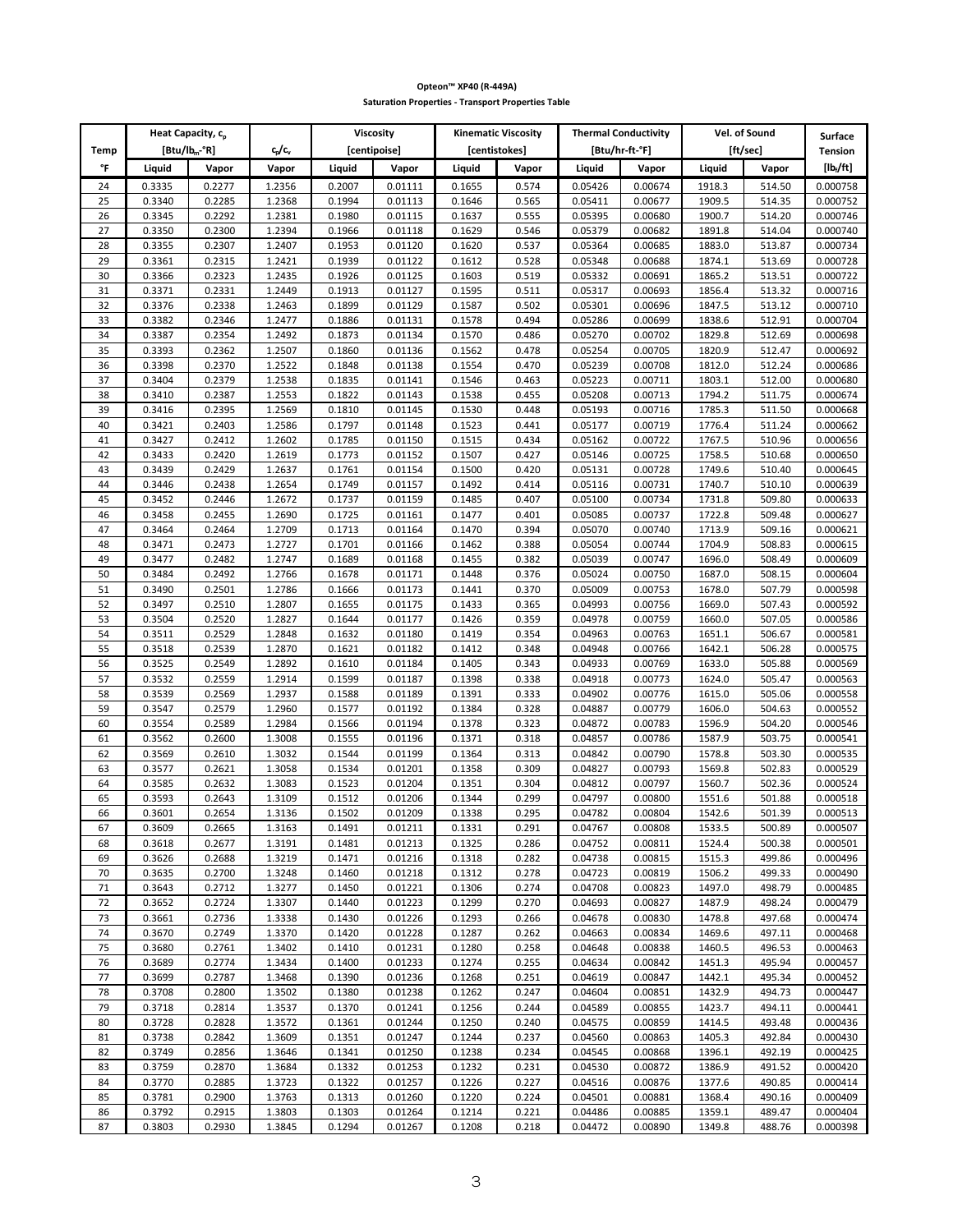|            | Heat Capacity, c <sub>p</sub> |                  |                  |                  | Viscosity          |                  | <b>Kinematic Viscosity</b> | <b>Thermal Conductivity</b> |                    |                  | Vel. of Sound    | <b>Surface</b>       |
|------------|-------------------------------|------------------|------------------|------------------|--------------------|------------------|----------------------------|-----------------------------|--------------------|------------------|------------------|----------------------|
| Temp       | [Btu/lb <sub>m</sub> -°R]     |                  | c,/c,            |                  | [centipoise]       |                  | <b>Icentistokes1</b>       |                             | [Btu/hr-ft-°F]     |                  | [ft/sec]         | <b>Tension</b>       |
| °F         | Liquid                        | Vapor            | Vapor            | Liquid           | Vapor              | Liquid           | Vapor                      | Liquid                      | Vapor              | Liquid           | Vapor            | $[1b_{t}/ft]$        |
| 88<br>89   | 0.3815<br>0.3827              | 0.2946<br>0.2962 | 1.3888<br>1.3931 | 0.1285<br>0.1275 | 0.01271<br>0.01275 | 0.1203<br>0.1197 | 0.216<br>0.213             | 0.04457<br>0.04443          | 0.00895<br>0.00899 | 1340.5<br>1331.2 | 488.04<br>487.32 | 0.000393<br>0.000388 |
| 90         | 0.3839                        | 0.2978           | 1.3976           | 0.1266           | 0.01278            | 0.1191           | 0.210                      | 0.04428                     | 0.00904            | 1321.9           | 486.58           | 0.000383             |
| 91         | 0.3851                        | 0.2995           | 1.4022           | 0.1257           | 0.01282            | 0.1185           | 0.207                      | 0.04413                     | 0.00909            | 1312.6           | 485.82           | 0.000377             |
| 92         | 0.3863                        | 0.3012           | 1.4068           | 0.1247           | 0.01286            | 0.1180           | 0.204                      | 0.04399                     | 0.00914            | 1303.3           | 485.06           | 0.000372             |
| 93         | 0.3876                        | 0.3029           | 1.4116           | 0.1238           | 0.01290            | 0.1174           | 0.202                      | 0.04384                     | 0.00919            | 1293.9           | 484.28           | 0.000367             |
| 94         | 0.3889                        | 0.3046           | 1.4165           | 0.1229           | 0.01293            | 0.1168           | 0.199                      | 0.04370                     | 0.00924            | 1284.5           | 483.50           | 0.000362             |
| 95<br>96   | 0.3902<br>0.3916              | 0.3064<br>0.3083 | 1.4216<br>1.4267 | 0.1220<br>0.1211 | 0.01297<br>0.01301 | 0.1163<br>0.1157 | 0.196<br>0.194             | 0.04355<br>0.04341          | 0.00929<br>0.00934 | 1275.2<br>1265.8 | 482.70<br>481.89 | 0.000357<br>0.000351 |
| 97         | 0.3930                        | 0.3101           | 1.4320           | 0.1202           | 0.01305            | 0.1152           | 0.191                      | 0.04326                     | 0.00940            | 1256.4           | 481.06           | 0.000346             |
| 98         | 0.3944                        | 0.3120           | 1.4374           | 0.1193           | 0.01309            | 0.1146           | 0.189                      | 0.04312                     | 0.00945            | 1246.9           | 480.23           | 0.000341             |
| 99         | 0.3958                        | 0.3140           | 1.4430           | 0.1184           | 0.01313            | 0.1141           | 0.186                      | 0.04297                     | 0.00951            | 1237.5           | 479.38           | 0.000336             |
| 100        | 0.3973                        | 0.3160           | 1.4487           | 0.1175           | 0.01317            | 0.1135           | 0.184                      | 0.04283                     | 0.00956            | 1228.0           | 478.52           | 0.000331             |
| 101<br>102 | 0.3988<br>0.4003              | 0.3180<br>0.3201 | 1.4545<br>1.4605 | 0.1166<br>0.1158 | 0.01321<br>0.01325 | 0.1130<br>0.1124 | 0.181<br>0.179             | 0.04268<br>0.04254          | 0.00962<br>0.00968 | 1218.5<br>1209.0 | 477.65<br>476.76 | 0.000326<br>0.000321 |
| 103        | 0.4019                        | 0.3222           | 1.4667           | 0.1149           | 0.01329            | 0.1119           | 0.177                      | 0.04239                     | 0.00974            | 1199.5           | 475.87           | 0.000316             |
| 104        | 0.4035                        | 0.3244           | 1.4730           | 0.1140           | 0.01333            | 0.1114           | 0.174                      | 0.04225                     | 0.00980            | 1189.9           | 474.95           | 0.000311             |
| 105        | 0.4052                        | 0.3266           | 1.4795           | 0.1131           | 0.01338            | 0.1108           | 0.172                      | 0.04211                     | 0.00986            | 1180.4           | 474.03           | 0.000306             |
| 106        | 0.4069                        | 0.3289           | 1.4862           | 0.1123           | 0.01342            | 0.1103           | 0.170                      | 0.04196                     | 0.00992            | 1170.8           | 473.09           | 0.000301             |
| 107        | 0.4086                        | 0.3312           | 1.4931           | 0.1114           | 0.01346            | 0.1098           | 0.168                      | 0.04182                     | 0.00999            | 1161.1           | 472.14           | 0.000296             |
| 108        | 0.4104<br>0.4122              | 0.3336<br>0.3360 | 1.5002<br>1.5074 | 0.1105           | 0.01351            | 0.1092           | 0.166                      | 0.04167                     | 0.01005            | 1151.5<br>1141.8 | 471.18           | 0.000291             |
| 109<br>110 | 0.4141                        | 0.3385           | 1.5149           | 0.1097<br>0.1088 | 0.01355<br>0.01360 | 0.1087<br>0.1082 | 0.163<br>0.161             | 0.04153<br>0.04139          | 0.01012<br>0.01019 | 1132.1           | 470.20<br>469.21 | 0.000286<br>0.000281 |
| 111        | 0.4160                        | 0.3411           | 1.5226           | 0.1079           | 0.01364            | 0.1076           | 0.159                      | 0.04124                     | 0.01025            | 1122.4           | 468.20           | 0.000276             |
| 112        | 0.4180                        | 0.3437           | 1.5305           | 0.1071           | 0.01369            | 0.1071           | 0.157                      | 0.04110                     | 0.01032            | 1112.6           | 467.18           | 0.000271             |
| 113        | 0.4200                        | 0.3464           | 1.5386           | 0.1062           | 0.01374            | 0.1066           | 0.155                      | 0.04096                     | 0.01040            | 1102.8           | 466.15           | 0.000266             |
| 114        | 0.4221                        | 0.3492           | 1.5470           | 0.1054           | 0.01379            | 0.1061           | 0.153                      | 0.04081                     | 0.01047            | 1093.0           | 465.10           | 0.000262             |
| 115<br>116 | 0.4243<br>0.4265              | 0.3521<br>0.3550 | 1.5557<br>1.5646 | 0.1045<br>0.1037 | 0.01383<br>0.01388 | 0.1056<br>0.1051 | 0.151<br>0.149             | 0.04067<br>0.04053          | 0.01054<br>0.01062 | 1083.1<br>1073.2 | 464.03<br>462.96 | 0.000257<br>0.000252 |
| 117        | 0.4288                        | 0.3580           | 1.5739           | 0.1028           | 0.01394            | 0.1045           | 0.148                      | 0.04038                     | 0.01070            | 1063.2           | 461.86           | 0.000247             |
| 118        | 0.4311                        | 0.3611           | 1.5834           | 0.1020           | 0.01399            | 0.1040           | 0.146                      | 0.04024                     | 0.01078            | 1053.2           | 460.75           | 0.000242             |
| 119        | 0.4335                        | 0.3643           | 1.5932           | 0.1012           | 0.01404            | 0.1035           | 0.144                      | 0.04010                     | 0.01086            | 1043.2           | 459.63           | 0.000238             |
| 120        | 0.4360                        | 0.3676           | 1.6033           | 0.1003           | 0.01409            | 0.1030           | 0.142                      | 0.03995                     | 0.01094            | 1033.1           | 458.49           | 0.000233             |
| 121        | 0.4386                        | 0.3710           | 1.6138           | 0.0995           | 0.01415            | 0.1025           | 0.140                      | 0.03981                     | 0.01102            | 1023.0           | 457.33           | 0.000228             |
| 122<br>123 | 0.4413<br>0.4440              | 0.3745<br>0.3780 | 1.6247<br>1.6359 | 0.0986<br>0.0978 | 0.01420<br>0.01426 | 0.1020<br>0.1015 | 0.138<br>0.137             | 0.03967<br>0.03953          | 0.01111<br>0.01120 | 1012.9<br>1002.7 | 456.16<br>454.98 | 0.000224<br>0.000219 |
| 124        | 0.4469                        | 0.3818           | 1.6475           | 0.0970           | 0.01432            | 0.1010           | 0.135                      | 0.03938                     | 0.01129            | 992.4            | 453.77           | 0.000214             |
| 125        | 0.4498                        | 0.3856           | 1.6595           | 0.0961           | 0.01437            | 0.1005           | 0.133                      | 0.03924                     | 0.01138            | 982.1            | 452.55           | 0.000210             |
| 126        | 0.4529                        | 0.3895           | 1.6720           | 0.0953           | 0.01443            | 0.1000           | 0.132                      | 0.03910                     | 0.01148            | 971.8            | 451.31           | 0.000205             |
| 127        | 0.4560                        | 0.3936           | 1.6849           | 0.0945           | 0.01449            | 0.0995           | 0.130                      | 0.03896                     | 0.01158            | 961.3            | 450.06           | 0.000201             |
| 128<br>129 | 0.4593<br>0.4627              | 0.3979<br>0.4022 | 1.6983           | 0.0936<br>0.0928 | 0.01456            | 0.0990<br>0.0985 | 0.128                      | 0.03881                     | 0.01168            | 950.9<br>940.4   | 448.79<br>447.50 | 0.000196             |
| 130        | 0.4663                        | 0.4068           | 1.7123<br>1.7268 | 0.0920           | 0.01462<br>0.01468 | 0.0980           | 0.127<br>0.125             | 0.03867<br>0.03853          | 0.01178<br>0.01189 | 929.8            | 446.19           | 0.000192<br>0.000187 |
| 131        | 0.4700                        | 0.4115           | 1.7418           | 0.0912           | 0.01475            | 0.0975           | 0.124                      | 0.03839                     | 0.01199            | 919.2            | 444.86           | 0.000183             |
| 132        | 0.4738                        | 0.4164           | 1.7575           | 0.0903           | 0.01482            | 0.0970           | 0.122                      | 0.03824                     | 0.01210            | 908.5            | 443.52           | 0.000178             |
| 133        | 0.4778                        | 0.4214           | 1.7738           | 0.0895           | 0.01489            | 0.0965           | 0.121                      | 0.03810                     | 0.01222            | 897.7            | 442.16           | 0.000174             |
| 134        | 0.4819                        | 0.4267           | 1.7908           | 0.0887           | 0.01496            | 0.0960           | 0.119                      | 0.03796                     | 0.01234            | 886.9            | 440.77           | 0.000169             |
| 135<br>136 | 0.4863<br>0.4908              | 0.4322<br>0.4379 | 1.8085<br>1.8270 | 0.0878<br>0.0870 | 0.01503<br>0.01510 | 0.0956<br>0.0951 | 0.118<br>0.116             | 0.03782<br>0.03768          | 0.01246<br>0.01258 | 876.0<br>865.1   | 439.37<br>437.95 | 0.000165<br>0.000161 |
| 137        | 0.4956                        | 0.4439           | 1.8464           | 0.0862           | 0.01518            | 0.0946           | 0.115                      | 0.03753                     | 0.01271            | 854.0            | 436.51           | 0.000156             |
| 138        | 0.5006                        | 0.4501           | 1.8666           | 0.0853           | 0.01526            | 0.0941           | 0.114                      | 0.03739                     | 0.01284            | 843.0            | 435.05           | 0.000152             |
| 139        | 0.5058                        | 0.4566           | 1.8878           | 0.0845           | 0.01534            | 0.0936           | 0.112                      | 0.03725                     | 0.01297            | 831.8            | 433.57           | 0.000148             |
| 140        | 0.5113                        | 0.4634           | 1.9100           | 0.0837           | 0.01542            | 0.0931           | 0.111                      | 0.03711                     | 0.01311            | 820.6            | 432.06           | 0.000143             |
| 141        | 0.5171                        | 0.4705           | 1.9333           | 0.0828           | 0.01550            | 0.0926           | 0.109                      | 0.03697                     | 0.01326            | 809.3            | 430.54           | 0.000139<br>0.000135 |
| 142<br>143 | 0.5231<br>0.5296              | 0.4779<br>0.4857 | 1.9578<br>1.9836 | 0.0820<br>0.0811 | 0.01559<br>0.01568 | 0.0921<br>0.0916 | 0.108<br>0.107             | 0.03683<br>0.03669          | 0.01341<br>0.01356 | 797.9<br>786.5   | 428.99<br>427.42 | 0.000131             |
| 144        | 0.5364                        | 0.4940           | 2.0107           | 0.0803           | 0.01577            | 0.0911           | 0.105                      | 0.03655                     | 0.01372            | 774.9            | 425.82           | 0.000127             |
| 145        | 0.5436                        | 0.5026           | 2.0393           | 0.0794           | 0.01586            | 0.0906           | 0.104                      | 0.03641                     | 0.01388            | 763.3            | 424.21           | 0.000123             |
| 146        | 0.5512                        | 0.5117           | 2.0695           | 0.0786           | 0.01596            | 0.0901           | 0.103                      | 0.03627                     | 0.01405            | 751.7            | 422.56           | 0.000118             |
| 147        | 0.5593                        | 0.5214           | 2.1015           | 0.0777           | 0.01606            | 0.0897           | 0.102                      | 0.03614                     | 0.01423            | 739.9            | 420.90           | 0.000114             |
| 148<br>149 | 0.5680<br>0.5772              | 0.5316<br>0.5424 | 2.1354<br>2.1713 | 0.0769<br>0.0760 | 0.01616<br>0.01627 | 0.0892<br>0.0887 | 0.100<br>0.099             | 0.03600<br>0.03586          | 0.01441<br>0.01460 | 728.1<br>716.1   | 419.21<br>417.49 | 0.000110<br>0.000106 |
| 150        | 0.5871                        | 0.5538           | 2.2095           | 0.0751           | 0.01638            | 0.0882           | 0.098                      | 0.03573                     | 0.01480            | 704.1            | 415.75           | 0.000102             |
| 151        | 0.5977                        | 0.5660           | 2.2502           | 0.0742           | 0.01650            | 0.0877           | 0.097                      | 0.03559                     | 0.01500            | 692.0            | 413.97           | 0.000099             |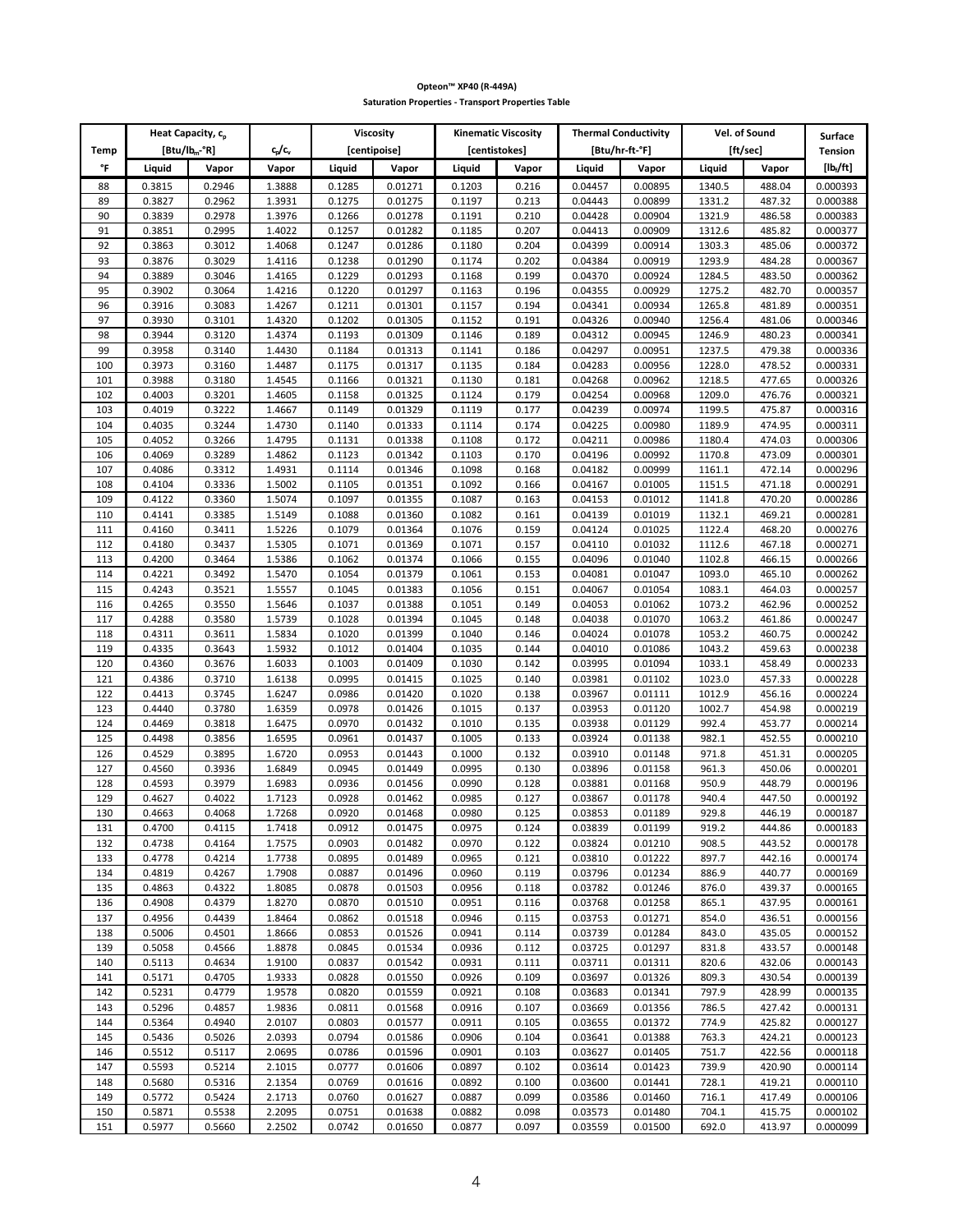| Temp | Heat Capacity, c <sub>p</sub><br>$[But/lb_m°R]$ |        | c,/c,  |        | <b>Viscosity</b><br>[centipoise] | [centistokes] | <b>Kinematic Viscositv</b> |         | <b>Thermal Conductivity</b><br>[Btu/hr-ft-°F] |        | Vel. of Sound<br>[ft/sec] | <b>Surface</b><br><b>Tension</b> |
|------|-------------------------------------------------|--------|--------|--------|----------------------------------|---------------|----------------------------|---------|-----------------------------------------------|--------|---------------------------|----------------------------------|
| °F   | Liquid                                          | Vapor  | Vapor  | Liquid | Vapor                            | Liquid        | Vapor                      | Liquid  | Vapor                                         | Liquid | Vapor                     | $[1b_{t}/ft]$                    |
| 152  | 0.6091                                          | 0.5790 | 2.2937 | 0.0734 | 0.01662                          | 0.0872        | 0.096                      | 0.03546 | 0.01522                                       | 679.8  | 412.17                    | 0.000095                         |
| 153  | 0.6215                                          | 0.5929 | 2.3402 | 0.0725 | 0.01674                          | 0.0867        | 0.094                      | 0.03533 | 0.01544                                       | 667.5  | 410.35                    | 0.000091                         |
| 154  | 0.6348                                          | 0.6078 | 2.3901 | 0.0716 | 0.01687                          | 0.0862        | 0.093                      | 0.03520 | 0.01567                                       | 655.2  | 408.49                    | 0.000087                         |
| 155  | 0.6493                                          | 0.6238 | 2.4437 | 0.0707 | 0.01700                          | 0.0856        | 0.092                      | 0.03508 | 0.01591                                       | 642.7  | 406.60                    | 0.000083                         |
| 156  | 0.6651                                          | 0.6411 | 2.5015 | 0.0697 | 0.01714                          | 0.0851        | 0.091                      | 0.03495 | 0.01617                                       | 630.1  | 404.67                    | 0.000079                         |
| 157  | 0.6824                                          | 0.6597 | 2.5641 | 0.0688 | 0.01728                          | 0.0846        | 0.090                      | 0.03483 | 0.01643                                       | 617.5  | 402.72                    | 0.000076                         |
| 158  | 0.7015                                          | 0.6799 | 2.6320 | 0.0679 | 0.01743                          | 0.0841        | 0.089                      | 0.03471 | 0.01671                                       | 604.7  | 400.73                    | 0.000072                         |
| 159  | 0.7225                                          | 0.7019 | 2.7059 | 0.0669 | 0.01759                          | 0.0836        | 0.088                      | 0.03460 | 0.01700                                       | 591.8  | 398.70                    | 0.000068                         |
| 160  | 0.7459                                          | 0.7259 | 2.7866 | 0.0659 | 0.01776                          | 0.0830        | 0.087                      | 0.03450 | 0.01731                                       | 578.8  | 396.63                    | 0.000065                         |
| 161  | 0.7721                                          | 0.7523 | 2.8753 | 0.0650 | 0.01793                          | 0.0825        | 0.086                      | 0.03440 | 0.01764                                       | 565.7  | 394.53                    | 0.000061                         |
| 162  | 0.8015                                          | 0.7814 | 2.9732 | 0.0640 | 0.01812                          | 0.0820        | 0.084                      | 0.03430 | 0.01798                                       | 552.4  | 392.38                    | 0.000058                         |
| 163  | 0.8348                                          | 0.8137 | 3.0816 | 0.0629 | 0.01831                          | 0.0814        | 0.083                      | 0.03422 | 0.01835                                       | 539.1  | 390.19                    | 0.000054                         |
| 164  | 0.8729                                          | 0.8498 | 3.2026 | 0.0619 | 0.01852                          | 0.0809        | 0.082                      | 0.03415 | 0.01874                                       | 525.6  | 387.95                    | 0.000051                         |
| 165  | 0.9168                                          | 0.8902 | 3.3385 | 0.0608 | 0.01874                          | 0.0803        | 0.081                      | 0.03409 | 0.01916                                       | 512.0  | 385.66                    | 0.000047                         |
| 166  | 0.9680                                          | 0.9361 | 3.4921 | 0.0597 | 0.01897                          | 0.0797        | 0.080                      | 0.03405 | 0.01960                                       | 498.2  | 383.31                    | 0.000044                         |
| 167  | 1.0285                                          | 0.9884 | 3.6674 | 0.0586 | 0.01922                          | 0.0791        | 0.079                      | 0.03403 | 0.02009                                       | 484.3  | 380.90                    | 0.000041                         |
| 168  | 1.1011                                          | 1.0487 | 3.8692 | 0.0574 | 0.01949                          | 0.0785        | 0.078                      | 0.03403 | 0.02061                                       | 470.2  | 378.42                    | 0.000038                         |
| 169  | 1.1895                                          | 1.1191 | 4.1044 | 0.0562 | 0.01978                          | 0.0779        | 0.077                      | 0.03407 | 0.02118                                       | 455.9  | 375.87                    | 0.000035                         |
| 170  | 1.2996                                          | 1.2025 | 4.3822 | 0.0549 | 0.02010                          | 0.0773        | 0.076                      | 0.03414 | 0.02181                                       | 441.4  | 373.23                    | 0.000031                         |
| 171  | 1.4402                                          | 1.3027 | 4.7155 | 0.0535 | 0.02045                          | 0.0766        | 0.075                      | 0.03427 | 0.02250                                       | 426.8  | 370.50                    | 0.000028                         |
| 172  | 1.6253                                          | 1.4257 | 5.1235 | 0.0521 | 0.02084                          | 0.0759        | 0.074                      | 0.03445 | 0.02329                                       | 412.0  | 367.64                    | 0.000025                         |
| 173  | 1.8788                                          | 1.5805 | 5.6354 | 0.0506 | 0.02129                          | 0.0752        | 0.073                      | 0.03473 | 0.02418                                       | 396.9  | 364.63                    | 0.000023                         |
| 174  | 2.2432                                          | 1.7819 | 6.2988 | 0.0489 | 0.02180                          | 0.0745        | 0.072                      | 0.03484 | 0.02522                                       | 381.7  | 361.44                    | 0.000020                         |
| 175  | 2.8001                                          | 2.0556 | 7.1963 | 0.0471 | 0.02240                          | 0.0738        | 0.071                      | 0.03518 | 0.02646                                       | 366.3  | 357.99                    | 0.000017                         |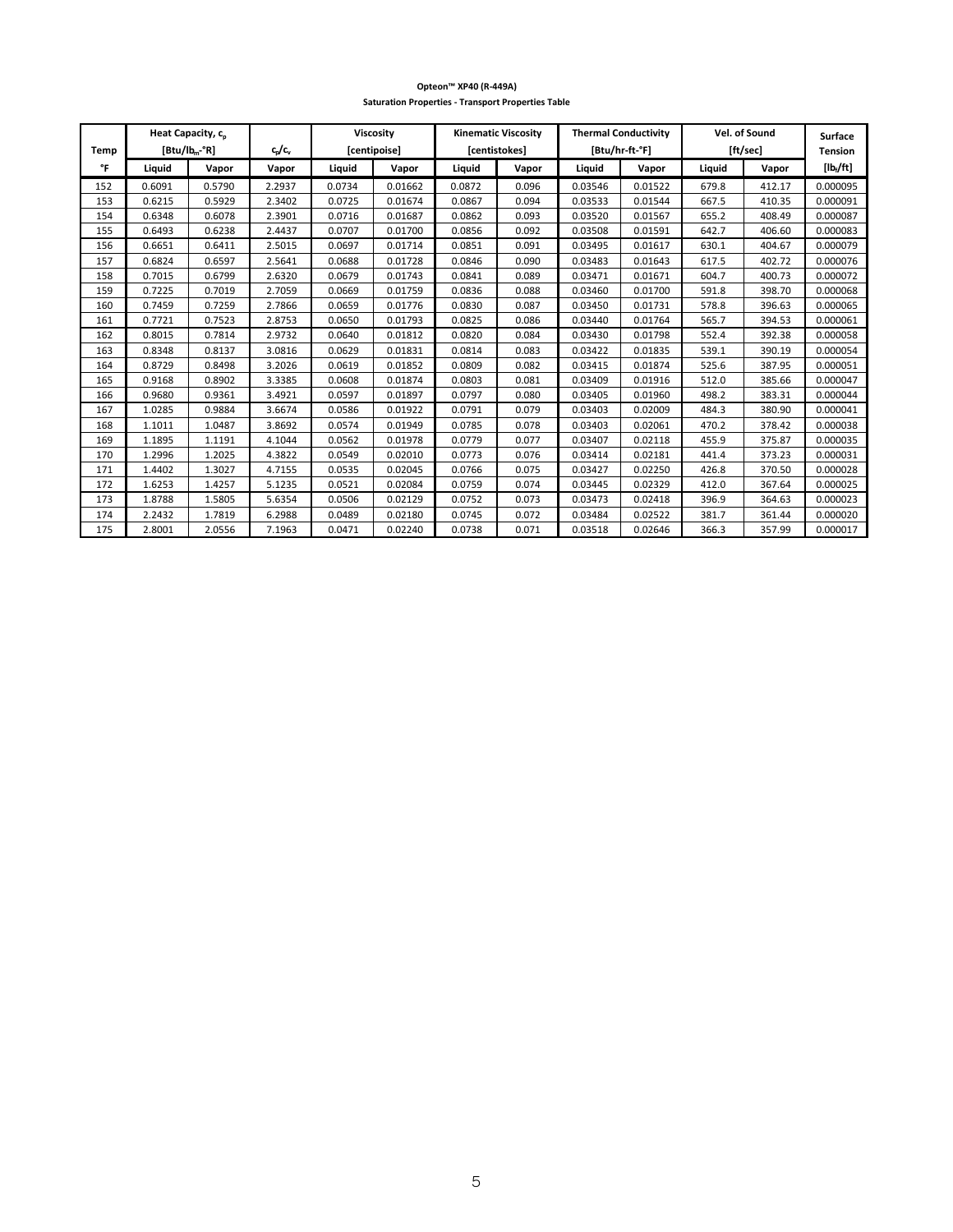### **Opteon™ XP40 (R-449A) Superheated Vapor - Viscosity Table**

**Viscosity** in centipoise **Saturation Properties in Light Blue** 

| <b>ABSOLUTE PRESSURE, psia</b> |                    |                    |                    |                    |                    |                    |                    |                    |                    |                    |                    |                    |                    |
|--------------------------------|--------------------|--------------------|--------------------|--------------------|--------------------|--------------------|--------------------|--------------------|--------------------|--------------------|--------------------|--------------------|--------------------|
|                                | 14.696             | 25                 | 50                 | 75                 | 100                | 150                | 200                | 250                | 300                | 350                | 400                | 450                | 500                |
| <b>Temp</b>                    | $-39.9$ °F         | $-19.1 °F$         | 11.9 °F            | 32.4 °F            | 48.3 °F            | 72.5 °F            | 91.3 °F            | 106.7 °F           | 119.9 °F           | 131.5 °F           | 141.8 °F           | 151.1 °F           | 159.5 °F           |
| °F                             | 0.00963            | 0.01011            | 0.01083            | 0.01130            | 0.01167            | 0.01225            | 0.01283            | 0.01345            | 0.01409            | 0.01478            | 0.01557            | 0.01650            | 0.01767            |
| $-35$                          | 0.00974            |                    |                    |                    |                    |                    |                    |                    |                    |                    |                    |                    |                    |
| -30                            | 0.00986            |                    |                    |                    |                    |                    |                    |                    |                    |                    |                    |                    |                    |
| $-25$                          | 0.00997            |                    |                    |                    |                    |                    |                    |                    |                    |                    |                    |                    |                    |
| -20                            | 0.01009            |                    |                    |                    |                    |                    |                    |                    |                    |                    |                    |                    |                    |
| 0                              | 0.01055            | 0.01055            |                    |                    |                    |                    |                    |                    |                    |                    |                    |                    |                    |
| 5<br>10                        | 0.01067<br>0.01078 | 0.01067<br>0.01078 |                    |                    |                    |                    |                    |                    |                    |                    |                    |                    |                    |
| 15                             | 0.01090            | 0.01090            | 0.01090            |                    |                    |                    |                    |                    |                    |                    |                    |                    |                    |
| 20                             | 0.01102            | 0.01102            | 0.01102            |                    |                    |                    |                    |                    |                    |                    |                    |                    |                    |
| 25                             | 0.01113            | 0.01113            | 0.01113            |                    |                    |                    |                    |                    |                    |                    |                    |                    |                    |
| 30                             | 0.01125            | 0.01125            | 0.01125            |                    |                    |                    |                    |                    |                    |                    |                    |                    |                    |
| 35                             | 0.01136            | 0.01136            | 0.01136            | 0.01136            |                    |                    |                    |                    |                    |                    |                    |                    |                    |
| 40                             | 0.01148            | 0.01148            | 0.01148            | 0.01148            |                    |                    |                    |                    |                    |                    |                    |                    |                    |
| 45                             | 0.01159            | 0.01159            | 0.01159            | 0.01159            |                    |                    |                    |                    |                    |                    |                    |                    |                    |
| 50                             | 0.01171            | 0.01171            | 0.01171            | 0.01171            | 0.01171            |                    |                    |                    |                    |                    |                    |                    |                    |
| 55                             | 0.01182            | 0.01182            | 0.01182            | 0.01182            | 0.01182            |                    |                    |                    |                    |                    |                    |                    |                    |
| 60                             | 0.01193            | 0.01193            | 0.01193            | 0.01193            | 0.01193            |                    |                    |                    |                    |                    |                    |                    |                    |
| 65                             | 0.01205            | 0.01205            | 0.01205            | 0.01205            | 0.01205            |                    |                    |                    |                    |                    |                    |                    |                    |
| 70                             | 0.01216            | 0.01216            | 0.01216            | 0.01216            | 0.01217            |                    |                    |                    |                    |                    |                    |                    |                    |
| 75<br>80                       | 0.01228<br>0.01239 | 0.01228<br>0.01239 | 0.01228<br>0.01239 | 0.01228<br>0.01239 | 0.01228<br>0.01240 | 0.01230<br>0.01242 |                    |                    |                    |                    |                    |                    |                    |
| 85                             | 0.01250            | 0.01250            | 0.01250            | 0.01251            | 0.01251            | 0.01253            |                    |                    |                    |                    |                    |                    |                    |
| 90                             | 0.01262            | 0.01262            | 0.01262            | 0.01262            | 0.01263            | 0.01265            |                    |                    |                    |                    |                    |                    |                    |
| 95                             | 0.01273            | 0.01273            | 0.01273            | 0.01274            | 0.01274            | 0.01277            | 0.01292            |                    |                    |                    |                    |                    |                    |
| 100                            | 0.01284            | 0.01284            | 0.01285            | 0.01285            | 0.01286            | 0.01290            | 0.01305            |                    |                    |                    |                    |                    |                    |
| 105                            | 0.01296            | 0.01296            | 0.01296            | 0.01296            | 0.01297            | 0.01303            | 0.01317            |                    |                    |                    |                    |                    |                    |
| 110                            | 0.01307            | 0.01307            | 0.01307            | 0.01308            | 0.01308            | 0.01315            | 0.01329            | 0.01352            |                    |                    |                    |                    |                    |
| 115                            | 0.01318            | 0.01318            | 0.01319            | 0.01319            | 0.01320            | 0.01328            | 0.01341            | 0.01363            |                    |                    |                    |                    |                    |
| 120                            | 0.01330            | 0.01330            | 0.01330            | 0.01330            | 0.01332            | 0.01340            | 0.01353            | 0.01374            | 0.01409            |                    |                    |                    |                    |
| 125                            | 0.01341            | 0.01341            | 0.01341            | 0.01342            | 0.01344            | 0.01352            | 0.01365            | 0.01385            | 0.01417            |                    |                    |                    |                    |
| 130                            | 0.01352            | 0.01352            | 0.01353            | 0.01354            | 0.01357            | 0.01364            | 0.01377            | 0.01396            | 0.01427            |                    |                    |                    |                    |
| 135                            | 0.01363            | 0.01363            | 0.01364            | 0.01366            | 0.01368            | 0.01376            | 0.01389            | 0.01408            | 0.01436            | 0.01481            |                    |                    |                    |
| 140<br>145                     | 0.01374<br>0.01386 | 0.01375<br>0.01386 | 0.01376<br>0.01387 | 0.01378<br>0.01389 | 0.01380<br>0.01392 | 0.01388<br>0.01400 | 0.01401<br>0.01412 | 0.01419<br>0.01430 | 0.01446<br>0.01456 | 0.01487<br>0.01494 | 0.01556            |                    |                    |
| 150                            | 0.01397            | 0.01397            | 0.01399            | 0.01401            | 0.01404            | 0.01412            | 0.01424            | 0.01442            | 0.01466            | 0.01502            | 0.01557            |                    |                    |
| 155                            | 0.01408            | 0.01409            | 0.01410            | 0.01413            | 0.01416            | 0.01424            | 0.01436            | 0.01453            | 0.01477            | 0.01511            | 0.01560            | 0.01641            |                    |
| 160                            | 0.01420            | 0.01420            | 0.01422            | 0.01424            | 0.01427            | 0.01436            | 0.01448            | 0.01464            | 0.01487            | 0.01519            | 0.01565            | 0.01635            | 0.01763            |
| 165                            | 0.01431            | 0.01431            | 0.01433            | 0.01436            | 0.01439            | 0.01447            | 0.01459            | 0.01476            | 0.01498            | 0.01528            | 0.01571            | 0.01633            | 0.01735            |
| 170                            | 0.01442            | 0.01443            | 0.01445            | 0.01447            | 0.01450            | 0.01459            | 0.01471            | 0.01487            | 0.01509            | 0.01538            | 0.01577            | 0.01634            | 0.01719            |
| 175                            | 0.01453            | 0.01454            | 0.01456            | 0.01459            | 0.01462            | 0.01471            | 0.01482            | 0.01498            | 0.01519            | 0.01547            | 0.01585            | 0.01636            | 0.01711            |
| 180                            | 0.01464            | 0.01465            | 0.01467            | 0.01470            | 0.01473            | 0.01482            | 0.01494            | 0.01510            | 0.01530            | 0.01557            | 0.01593            | 0.01640            | 0.01707            |
| 185                            | 0.01475            | 0.01476            | 0.01478            | 0.01481            | 0.01485            | 0.01494            | 0.01505            | 0.01521            | 0.01541            | 0.01567            | 0.01601            | 0.01645            | 0.01706            |
| 190                            | 0.01486            | 0.01487            | 0.01490            | 0.01493            | 0.01496            | 0.01505            | 0.01517            | 0.01532            | 0.01552            | 0.01577            | 0.01609            | 0.01651            | 0.01707            |
| 195                            | 0.01497            | 0.01498            | 0.01501            | 0.01504            | 0.01507            | 0.01517            | 0.01528            | 0.01544            | 0.01563            | 0.01587            | 0.01618            | 0.01658            | 0.01709            |
| 200<br>205                     | 0.01508<br>0.01519 | 0.01509<br>0.01520 | 0.01512<br>0.01523 | 0.01515<br>0.01526 | 0.01519<br>0.01530 | 0.01528<br>0.01539 | 0.01540<br>0.01551 | 0.01555<br>0.01566 | 0.01574<br>0.01585 | 0.01597<br>0.01608 | 0.01627<br>0.01636 | 0.01665<br>0.01672 | 0.01713<br>0.01718 |
| 210                            | 0.01530            | 0.01531            | 0.01534            | 0.01537            | 0.01541            | 0.01551            | 0.01562            | 0.01577            | 0.01596            | 0.01618            | 0.01646            | 0.01680            | 0.01723            |
| 215                            | 0.01541            | 0.01542            | 0.01545            | 0.01549            | 0.01553            | 0.01562            | 0.01574            | 0.01588            | 0.01606            | 0.01629            | 0.01655            | 0.01688            | 0.01729            |
| 220                            | 0.01552            | 0.01553            | 0.01556            | 0.01560            | 0.01564            | 0.01573            | 0.01585            | 0.01600            | 0.01617            | 0.01639            | 0.01665            | 0.01697            | 0.01736            |
| 225                            | 0.01563            | 0.01564            | 0.01567            | 0.01571            | 0.01575            | 0.01584            | 0.01596            | 0.01611            | 0.01628            | 0.01649            | 0.01675            | 0.01706            | 0.01743            |
| 230                            | 0.01574            | 0.01575            | 0.01578            | 0.01582            | 0.01586            | 0.01596            | 0.01607            | 0.01622            | 0.01639            | 0.01660            | 0.01685            | 0.01714            | 0.01750            |
| 235                            | 0.01585            | 0.01586            | 0.01589            | 0.01593            | 0.01597            | 0.01607            | 0.01619            | 0.01633            | 0.01650            | 0.01670            | 0.01695            | 0.01723            | 0.01758            |
| 240                            | 0.01596            | 0.01597            | 0.01600            | 0.01604            | 0.01608            | 0.01618            | 0.01630            | 0.01644            | 0.01661            | 0.01681            | 0.01705            | 0.01733            | 0.01766            |
| 245                            | 0.01607            | 0.01608            | 0.01611            | 0.01615            | 0.01619            | 0.01629            | 0.01641            | 0.01655            | 0.01672            | 0.01691            | 0.01715            | 0.01742            | 0.01774            |
| 250                            | 0.01617            | 0.01619            | 0.01622            | 0.01626            | 0.01630            | 0.01640            | 0.01652            | 0.01666            | 0.01682            | 0.01702            | 0.01725            | 0.01751            | 0.01782            |
| 255                            | 0.01628            | 0.01629            | 0.01633            | 0.01637            | 0.01641            | 0.01651            | 0.01663            | 0.01677            | 0.01693            | 0.01712            | 0.01735            | 0.01761            | 0.01791            |
| 260                            | 0.01639            | 0.01640            | 0.01644            | 0.01648            | 0.01652            | 0.01662            | 0.01674            | 0.01688            | 0.01704            | 0.01723            | 0.01745            | 0.01770            | 0.01799            |
| 265<br>270                     | 0.01650<br>0.01660 | 0.01651<br>0.01662 | 0.01655<br>0.01665 | 0.01659<br>0.01669 | 0.01663<br>0.01674 | 0.01673<br>0.01684 | 0.01685<br>0.01696 | 0.01699<br>0.01710 | 0.01715<br>0.01726 | 0.01734<br>0.01744 | 0.01755<br>0.01765 | 0.01780<br>0.01789 | 0.01808<br>0.01817 |
| 275                            | 0.01671            | 0.01672            | 0.01676            | 0.01680            | 0.01685            | 0.01695            | 0.01707            | 0.01720            | 0.01736            | 0.01755            | 0.01775            | 0.01799            | 0.01826            |
| 280                            | 0.01682            | 0.01683            | 0.01687            | 0.01691            | 0.01696            | 0.01706            | 0.01718            | 0.01731            | 0.01747            | 0.01765            | 0.01786            | 0.01809            | 0.01835            |
| 285                            | 0.01692            | 0.01694            | 0.01698            | 0.01702            | 0.01706            | 0.01717            | 0.01728            | 0.01742            | 0.01758            | 0.01776            | 0.01796            | 0.01819            | 0.01844            |
| 290                            | 0.01703            | 0.01705            | 0.01708            | 0.01713            | 0.01717            | 0.01727            | 0.01739            | 0.01753            | 0.01768            | 0.01786            | 0.01806            | 0.01828            | 0.01854            |
| 295                            | 0.01714            | 0.01715            | 0.01719            | 0.01723            | 0.01728            | 0.01738            | 0.01750            | 0.01764            | 0.01779            | 0.01797            | 0.01816            | 0.01838            | 0.01863            |
| 300                            | 0.01724            | 0.01726            | 0.01730            | 0.01734            | 0.01739            | 0.01749            | 0.01761            | 0.01774            | 0.01790            | 0.01807            | 0.01826            | 0.01848            | 0.01873            |
| 305                            | 0.01735            | 0.01736            | 0.01740            | 0.01745            | 0.01749            | 0.01760            | 0.01772            | 0.01785            | 0.01800            | 0.01817            | 0.01837            | 0.01858            | 0.01882            |
| 310                            | 0.01745            | 0.01747            | 0.01751            | 0.01755            | 0.01760            | 0.01770            | 0.01782            | 0.01796            | 0.01811            | 0.01828            | 0.01847            | 0.01868            | 0.01891            |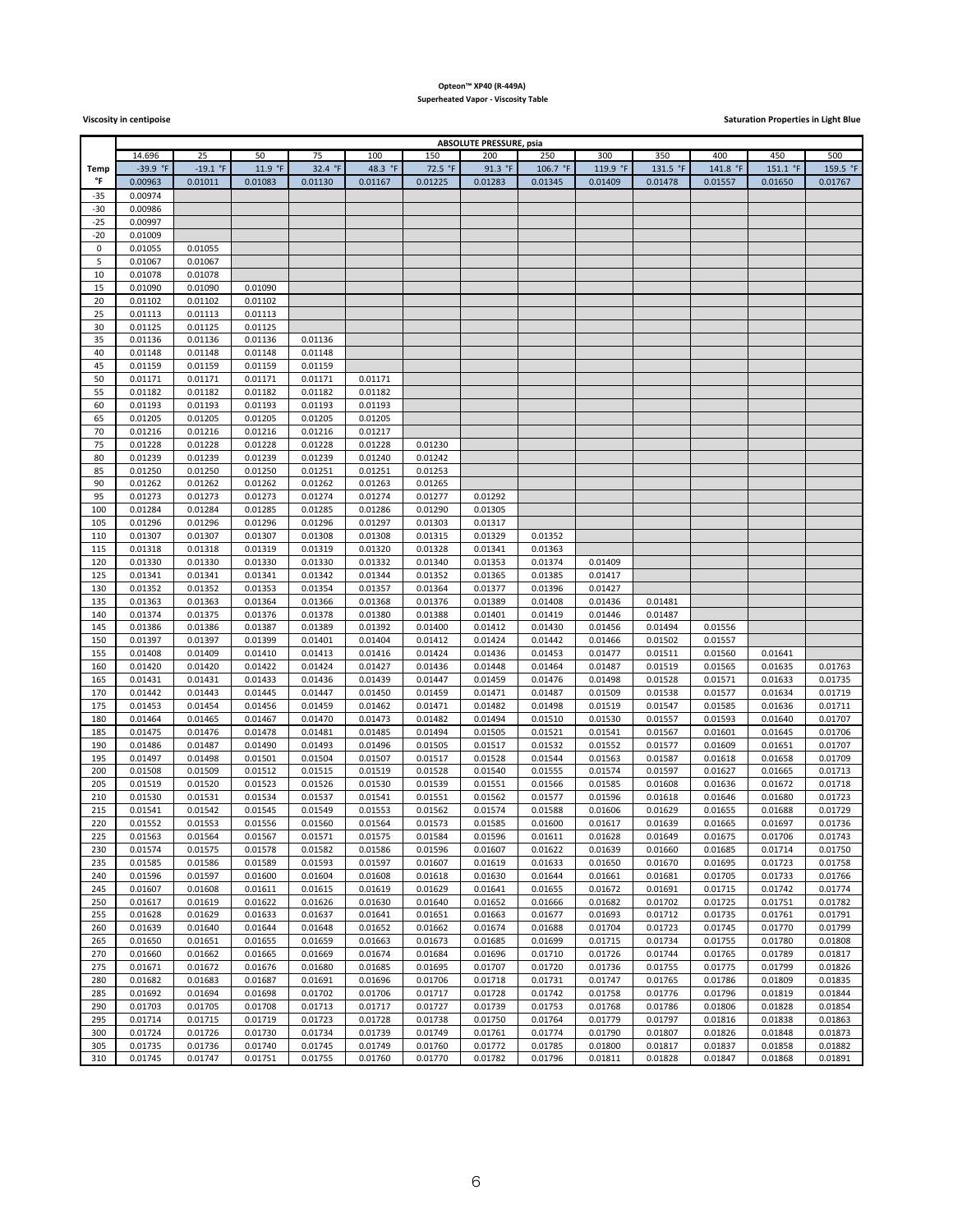### **Opteon™ XP40 (R-449A) Superheated Vapor - Heat Capacity Table**

**Heat Capacity, C<sub>p</sub>, in Btu/lb<sub>m</sub>-°R Saturation Properties in Light Blue** 

|             | <b>ABSOLUTE PRESSURE, psia</b> |            |         |         |         |         |         |          |          |          |          |          |          |
|-------------|--------------------------------|------------|---------|---------|---------|---------|---------|----------|----------|----------|----------|----------|----------|
|             | 14.696                         | 25         | 50      | 75      | 100     | 150     | 200     | 250      | 300      | 350      | 400      | 450      | 500      |
|             | $-39.9$ °F                     | $-19.1 °F$ | 11.9 °F | 32.4 °F | 48.3 °F | 72.5 °F | 91.3 °F | 106.7 °F | 119.9 °F | 131.5 °F | 141.8 °F | 151.1 °F | 159.5 °F |
| <b>Temp</b> |                                |            |         |         |         |         |         |          |          |          |          |          |          |
| °F          | 0.1887                         | 0.1998     | 0.2191  | 0.2342  | 0.2476  | 0.2731  | 0.2999  | 0.3305   | 0.3672   | 0.4137   | 0.4763   | 0.5669   | 0.7134   |
| $-35$       | 0.1884                         |            |         |         |         |         |         |          |          |          |          |          |          |
| $-30$       | 0.1883                         |            |         |         |         |         |         |          |          |          |          |          |          |
| $-25$       | 0.1884                         |            |         |         |         |         |         |          |          |          |          |          |          |
|             |                                |            |         |         |         |         |         |          |          |          |          |          |          |
| $-20$       | 0.1886                         |            |         |         |         |         |         |          |          |          |          |          |          |
| $-15$       | 0.1890                         | 0.1991     |         |         |         |         |         |          |          |          |          |          |          |
| $-10$       | 0.1894                         | 0.1985     |         |         |         |         |         |          |          |          |          |          |          |
| $-5$        | 0.1899                         | 0.1982     |         |         |         |         |         |          |          |          |          |          |          |
| $\mathsf 0$ | 0.1905                         | 0.1980     |         |         |         |         |         |          |          |          |          |          |          |
|             |                                |            |         |         |         |         |         |          |          |          |          |          |          |
| 5           | 0.1911                         | 0.1981     |         |         |         |         |         |          |          |          |          |          |          |
| 10          | 0.1918                         | 0.1982     |         |         |         |         |         |          |          |          |          |          |          |
| 15          | 0.1925                         | 0.1985     | 0.2179  |         |         |         |         |          |          |          |          |          |          |
| 20          | 0.1933                         | 0.1988     | 0.2163  |         |         |         |         |          |          |          |          |          |          |
| 25          | 0.1941                         | 0.1993     | 0.2152  |         |         |         |         |          |          |          |          |          |          |
|             |                                |            |         |         |         |         |         |          |          |          |          |          |          |
| 30          | 0.1949                         | 0.1998     | 0.2143  |         |         |         |         |          |          |          |          |          |          |
| 35          | 0.1957                         | 0.2003     | 0.2137  | 0.2327  |         |         |         |          |          |          |          |          |          |
| 40          | 0.1966                         | 0.2009     | 0.2133  | 0.2303  |         |         |         |          |          |          |          |          |          |
| 45          | 0.1974                         | 0.2015     | 0.2131  | 0.2284  |         |         |         |          |          |          |          |          |          |
| 50          | 0.1983                         | 0.2022     | 0.2130  | 0.2270  | 0.2462  |         |         |          |          |          |          |          |          |
|             |                                |            |         |         |         |         |         |          |          |          |          |          |          |
| 55          | 0.1992                         | 0.2029     | 0.2130  | 0.2258  | 0.2430  |         |         |          |          |          |          |          |          |
| 60          | 0.2001                         | 0.2036     | 0.2132  | 0.2250  | 0.2403  |         |         |          |          |          |          |          |          |
| 65          | 0.2010                         | 0.2043     | 0.2134  | 0.2243  | 0.2382  |         |         |          |          |          |          |          |          |
| 70          | 0.2020                         | 0.2051     | 0.2136  | 0.2238  | 0.2366  |         |         |          |          |          |          |          |          |
| 75          | 0.2029                         | 0.2059     | 0.2140  | 0.2235  | 0.2352  | 0.2702  |         |          |          |          |          |          |          |
| 80          | 0.2039                         | 0.2067     | 0.2144  | 0.2233  | 0.2341  | 0.2653  |         |          |          |          |          |          |          |
|             |                                |            |         |         |         |         |         |          |          |          |          |          |          |
| 85          | 0.2048                         | 0.2076     | 0.2148  | 0.2232  | 0.2332  | 0.2613  |         |          |          |          |          |          |          |
| 90          | 0.2058                         | 0.2084     | 0.2153  | 0.2232  | 0.2326  | 0.2580  |         |          |          |          |          |          |          |
| 95          | 0.2068                         | 0.2093     | 0.2158  | 0.2233  | 0.2320  | 0.2553  | 0.2936  |          |          |          |          |          |          |
| 100         | 0.2078                         | 0.2101     | 0.2164  | 0.2235  | 0.2317  | 0.2530  | 0.2867  |          |          |          |          |          |          |
| 105         | 0.2088                         | 0.2110     | 0.2170  | 0.2237  | 0.2314  | 0.2511  | 0.2810  |          |          |          |          |          |          |
|             |                                |            |         |         |         |         |         |          |          |          |          |          |          |
| 110         | 0.2098                         | 0.2119     | 0.2176  | 0.2240  | 0.2312  | 0.2495  | 0.2763  | 0.3220   |          |          |          |          |          |
| 115         | 0.2107                         | 0.2128     | 0.2183  | 0.2243  | 0.2312  | 0.2482  | 0.2724  | 0.3116   |          |          |          |          |          |
| 120         | 0.2117                         | 0.2137     | 0.2189  | 0.2247  | 0.2312  | 0.2471  | 0.2692  | 0.3032   | 0.3668   |          |          |          |          |
| 125         | 0.2127                         | 0.2147     | 0.2196  | 0.2251  | 0.2313  | 0.2462  | 0.2664  | 0.2964   | 0.3482   |          |          |          |          |
| 130         | 0.2137                         | 0.2156     | 0.2204  | 0.2256  | 0.2314  | 0.2454  | 0.2640  | 0.2907   | 0.3342   |          |          |          |          |
|             |                                |            |         |         |         |         |         |          |          |          |          |          |          |
| 135         | 0.2148                         | 0.2165     | 0.2211  | 0.2261  | 0.2316  | 0.2448  | 0.2620  | 0.2860   | 0.3231   | 0.3923   |          |          |          |
| 140         | 0.2158                         | 0.2175     | 0.2218  | 0.2266  | 0.2319  | 0.2443  | 0.2603  | 0.2820   | 0.3143   | 0.3695   |          |          |          |
| 145         | 0.2168                         | 0.2184     | 0.2226  | 0.2272  | 0.2322  | 0.2440  | 0.2589  | 0.2787   | 0.3070   | 0.3525   | 0.4439   |          |          |
| 150         | 0.2178                         | 0.2194     | 0.2234  | 0.2278  | 0.2326  | 0.2437  | 0.2576  | 0.2758   | 0.3010   | 0.3394   | 0.4085   |          |          |
| 155         | 0.2188                         | 0.2203     | 0.2242  | 0.2284  | 0.2330  | 0.2435  | 0.2566  | 0.2733   | 0.2959   | 0.3290   | 0.3837   | 0.5009   |          |
|             |                                |            |         |         |         |         |         |          |          |          |          |          |          |
| 160         | 0.2198                         | 0.2213     | 0.2250  | 0.2290  | 0.2334  | 0.2434  | 0.2557  | 0.2712   | 0.2916   | 0.3205   | 0.3654   | 0.4490   | 0.6915   |
| 165         | 0.2208                         | 0.2222     | 0.2258  | 0.2297  | 0.2339  | 0.2434  | 0.2550  | 0.2693   | 0.2880   | 0.3134   | 0.3512   | 0.4149   | 0.5561   |
| 170         | 0.2218                         | 0.2232     | 0.2266  | 0.2304  | 0.2344  | 0.2435  | 0.2544  | 0.2678   | 0.2848   | 0.3075   | 0.3399   | 0.3907   | 0.4866   |
| 175         | 0.2228                         | 0.2241     | 0.2275  | 0.2311  | 0.2349  | 0.2436  | 0.2539  | 0.2664   | 0.2821   | 0.3026   | 0.3307   | 0.3725   | 0.4434   |
| 180         | 0.2238                         | 0.2251     | 0.2283  | 0.2318  | 0.2355  | 0.2437  | 0.2535  | 0.2653   | 0.2798   | 0.2983   | 0.3231   | 0.3583   | 0.4136   |
|             |                                |            |         |         |         |         |         |          |          |          |          |          |          |
| 185         | 0.2248                         | 0.2261     | 0.2292  | 0.2325  | 0.2360  | 0.2440  | 0.2532  | 0.2643   | 0.2777   | 0.2947   | 0.3167   | 0.3470   | 0.3917   |
| 190         | 0.2259                         | 0.2270     | 0.2300  | 0.2332  | 0.2366  | 0.2442  | 0.2530  | 0.2634   | 0.2760   | 0.2915   | 0.3113   | 0.3377   | 0.3749   |
| 195         | 0.2269                         | 0.2280     | 0.2309  | 0.2340  | 0.2373  | 0.2445  | 0.2529  | 0.2627   | 0.2745   | 0.2888   | 0.3067   | 0.3300   | 0.3616   |
| 200         | 0.2279                         | 0.2290     | 0.2318  | 0.2347  | 0.2379  | 0.2449  | 0.2529  | 0.2622   | 0.2731   | 0.2864   | 0.3027   | 0.3235   | 0.3508   |
| 205         | 0.2289                         | 0.2299     | 0.2326  | 0.2355  | 0.2386  | 0.2452  | 0.2529  | 0.2617   | 0.2720   | 0.2843   | 0.2993   | 0.3179   | 0.3419   |
|             |                                |            |         |         |         |         |         |          |          |          |          |          |          |
| 210         | 0.2299                         | 0.2309     | 0.2335  | 0.2363  | 0.2392  | 0.2456  | 0.2529  | 0.2613   | 0.2710   | 0.2825   | 0.2963   | 0.3132   | 0.3344   |
| 215         | 0.2309                         | 0.2319     | 0.2344  | 0.2371  | 0.2399  | 0.2461  | 0.2531  | 0.2610   | 0.2702   | 0.2809   | 0.2937   | 0.3091   | 0.3281   |
| 220         | 0.2319                         | 0.2328     | 0.2353  | 0.2379  | 0.2406  | 0.2465  | 0.2532  | 0.2608   | 0.2695   | 0.2796   | 0.2914   | 0.3055   | 0.3227   |
| 225         | 0.2329                         | 0.2338     | 0.2362  | 0.2387  | 0.2413  | 0.2470  | 0.2534  | 0.2607   | 0.2689   | 0.2784   | 0.2894   | 0.3024   | 0.3180   |
| 230         | 0.2338                         | 0.2348     | 0.2371  | 0.2395  | 0.2420  | 0.2475  | 0.2537  | 0.2606   | 0.2684   | 0.2773   | 0.2876   | 0.2997   | 0.3139   |
| 235         | 0.2348                         | 0.2357     | 0.2380  | 0.2403  | 0.2428  | 0.2481  | 0.2540  | 0.2606   | 0.2680   | 0.2764   | 0.2861   | 0.2973   | 0.3103   |
|             |                                |            |         |         |         |         |         |          |          |          |          |          |          |
| 240         | 0.2358                         | 0.2367     | 0.2389  | 0.2411  | 0.2435  | 0.2486  | 0.2543  | 0.2606   | 0.2677   | 0.2757   | 0.2848   | 0.2952   | 0.3072   |
| 245         | 0.2368                         | 0.2376     | 0.2398  | 0.2420  | 0.2443  | 0.2492  | 0.2547  | 0.2607   | 0.2675   | 0.2750   | 0.2836   | 0.2933   | 0.3045   |
| 250         | 0.2378                         | 0.2386     | 0.2406  | 0.2428  | 0.2450  | 0.2498  | 0.2550  | 0.2609   | 0.2673   | 0.2745   | 0.2826   | 0.2917   | 0.3021   |
| 255         | 0.2388                         | 0.2396     | 0.2415  | 0.2436  | 0.2458  | 0.2504  | 0.2555  | 0.2610   | 0.2672   | 0.2740   | 0.2817   | 0.2902   | 0.2999   |
| 260         | 0.2397                         | 0.2405     | 0.2424  | 0.2445  | 0.2465  | 0.2510  | 0.2559  | 0.2613   | 0.2671   | 0.2737   | 0.2809   | 0.2890   | 0.2981   |
|             |                                |            |         |         |         |         |         |          |          |          |          |          |          |
| 265         | 0.2407                         | 0.2415     | 0.2433  | 0.2453  | 0.2473  | 0.2516  | 0.2564  | 0.2615   | 0.2672   | 0.2734   | 0.2802   | 0.2879   | 0.2964   |
| 270         | 0.2417                         | 0.2424     | 0.2442  | 0.2461  | 0.2481  | 0.2523  | 0.2568  | 0.2618   | 0.2672   | 0.2731   | 0.2797   | 0.2869   | 0.2949   |
| 275         | 0.2426                         | 0.2434     | 0.2451  | 0.2470  | 0.2489  | 0.2529  | 0.2573  | 0.2621   | 0.2673   | 0.2730   | 0.2792   | 0.2861   | 0.2936   |
| 280         | 0.2436                         | 0.2443     | 0.2460  | 0.2478  | 0.2497  | 0.2536  | 0.2579  | 0.2625   | 0.2675   | 0.2729   | 0.2788   | 0.2853   | 0.2925   |
| 285         | 0.2446                         | 0.2452     | 0.2469  | 0.2487  | 0.2505  | 0.2543  | 0.2584  | 0.2628   | 0.2676   | 0.2729   | 0.2785   | 0.2847   | 0.2915   |
|             |                                |            |         |         |         |         |         |          |          |          |          |          |          |
| 290         | 0.2455                         | 0.2462     | 0.2478  | 0.2495  | 0.2513  | 0.2550  | 0.2589  | 0.2632   | 0.2679   | 0.2729   | 0.2783   | 0.2842   | 0.2906   |
| 295         | 0.2465                         | 0.2471     | 0.2487  | 0.2504  | 0.2521  | 0.2557  | 0.2595  | 0.2636   | 0.2681   | 0.2729   | 0.2781   | 0.2837   | 0.2898   |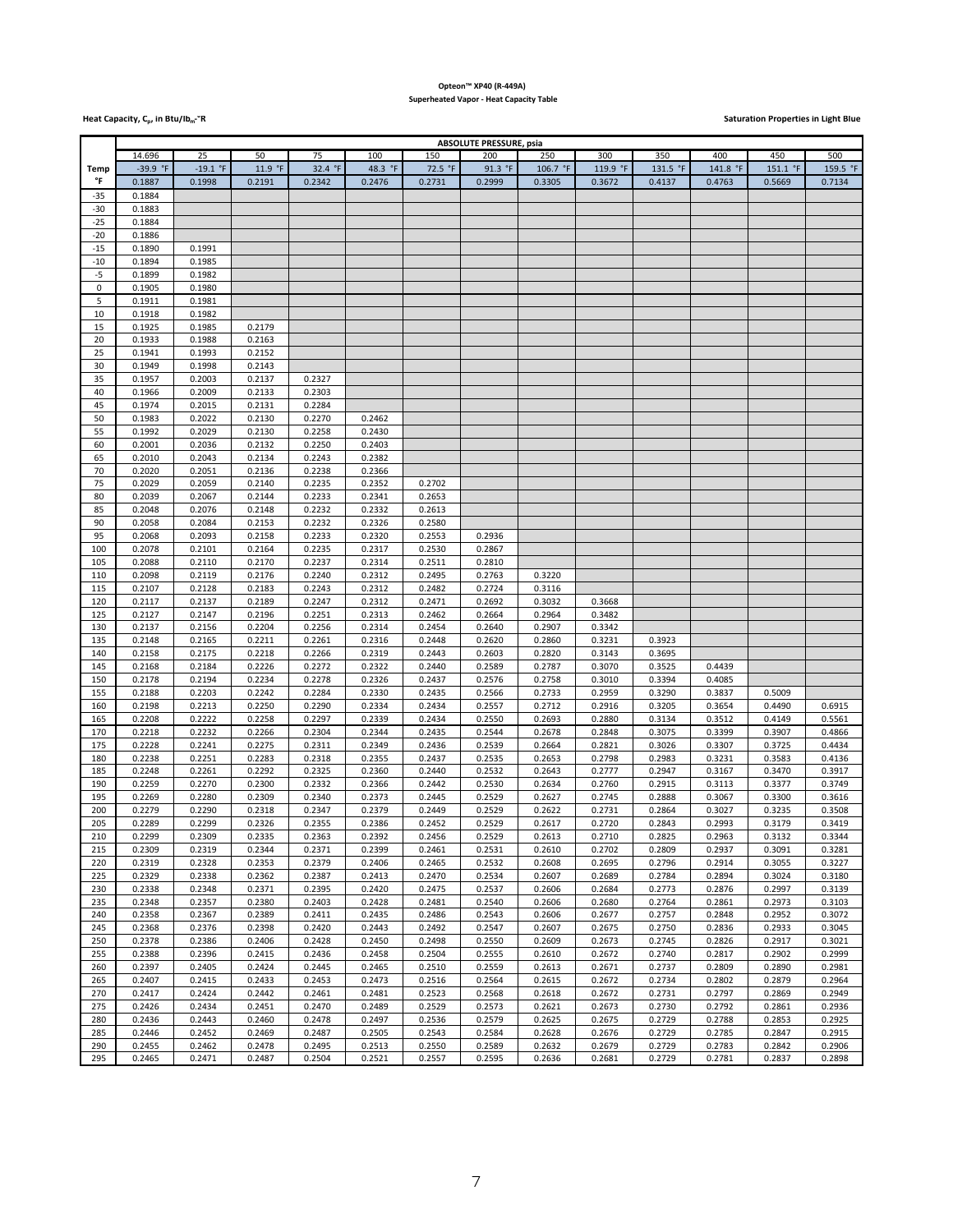### **Opteon™ XP40 (R-449A) Superheated Vapor - Heat Capacity Ratio Table**

**Heat Capacity Ratio, C<sub>p</sub>/C<sub>v</sub> contracts the contract of the contract of the contract of the contract of the contract of the contract of the contract of the contract of the contract of the contract of the contract of the** 

|             | <b>ABSOLUTE PRESSURE, psia</b> |            |         |         |         |                  |         |          |          |          |          |          |          |
|-------------|--------------------------------|------------|---------|---------|---------|------------------|---------|----------|----------|----------|----------|----------|----------|
|             | 14.696                         | 25         | 50      | 75      | 100     | 150              | 200     | 250      | 300      | 350      | 400      | 450      | 500      |
| <b>Temp</b> | $-39.9$ °F                     | $-19.1 °F$ | 11.9 °F | 32.4 °F | 48.3 °F | 72.5 °F          | 91.3 °F | 106.7 °F | 119.9 °F | 131.5 °F | 141.8 °F | 151.1 °F | 159.5 °F |
| °F          | 1.1872                         | 1.1973     | 1.2219  | 1.2469  | 1.2733  | 1.3324           | 1.4034  | 1.4909   | 1.6022   | 1.7491   | 1.9524   | 2.2532   | 2.7445   |
| $-35$       | 1.1837                         |            |         |         |         |                  |         |          |          |          |          |          |          |
| -30         | 1.1803                         |            |         |         |         |                  |         |          |          |          |          |          |          |
| $-25$       | 1.1772                         |            |         |         |         |                  |         |          |          |          |          |          |          |
| $-20$       | 1.1742                         |            |         |         |         |                  |         |          |          |          |          |          |          |
|             |                                |            |         |         |         |                  |         |          |          |          |          |          |          |
| $-15$       | 1.1715                         | 1.1935     |         |         |         |                  |         |          |          |          |          |          |          |
| $-10$       | 1.1690                         | 1.1892     |         |         |         |                  |         |          |          |          |          |          |          |
| $-5$        | 1.1665                         | 1.1853     |         |         |         |                  |         |          |          |          |          |          |          |
| 0           | 1.1642                         | 1.1817     |         |         |         |                  |         |          |          |          |          |          |          |
| 5           | 1.1621                         | 1.1784     |         |         |         |                  |         |          |          |          |          |          |          |
| 10          | 1.1600                         | 1.1753     |         |         |         |                  |         |          |          |          |          |          |          |
| 15          | 1.1580                         | 1.1724     | 1.2176  |         |         |                  |         |          |          |          |          |          |          |
| 20          | 1.1561                         | 1.1696     | 1.2113  |         |         |                  |         |          |          |          |          |          |          |
| 25          | 1.1543                         | 1.1670     | 1.2057  |         |         |                  |         |          |          |          |          |          |          |
| 30          | 1.1525                         | 1.1646     | 1.2005  |         |         |                  |         |          |          |          |          |          |          |
| 35          | 1.1509                         | 1.1622     | 1.1958  | 1.2422  |         |                  |         |          |          |          |          |          |          |
| 40          | 1.1492                         | 1.1600     | 1.1915  | 1.2339  |         |                  |         |          |          |          |          |          |          |
| 45          | 1.1477                         | 1.1579     | 1.1874  | 1.2265  |         |                  |         |          |          |          |          |          |          |
| 50          | 1.1462                         | 1.1559     | 1.1837  | 1.2197  | 1.2692  |                  |         |          |          |          |          |          |          |
| 55          | 1.1447                         | 1.1540     | 1.1801  | 1.2136  | 1.2585  |                  |         |          |          |          |          |          |          |
| 60          | 1.1433                         | 1.1521     | 1.1768  | 1.2080  | 1.2489  |                  |         |          |          |          |          |          |          |
| 65          | 1.1420                         | 1.1503     | 1.1737  | 1.2029  | 1.2404  |                  |         |          |          |          |          |          |          |
| 70          | 1.1406                         | 1.1486     | 1.1708  | 1.1981  | 1.2327  |                  |         |          |          |          |          |          |          |
| 75          | 1.1394                         | 1.1470     | 1.1680  | 1.1937  | 1.2257  | 1.3235           |         |          |          |          |          |          |          |
| 80          | 1.1381                         | 1.1454     | 1.1654  | 1.1895  | 1.2193  | 1.3073           |         |          |          |          |          |          |          |
| 85          | 1.1369                         | 1.1439     | 1.1629  | 1.1857  | 1.2134  | 1.2932           |         |          |          |          |          |          |          |
| 90          | 1.1357                         | 1.1424     | 1.1605  | 1.1820  | 1.2080  | 1.2808           |         |          |          |          |          |          |          |
| 95          | 1.1346                         | 1.1410     | 1.1583  | 1.1786  | 1.2029  | 1.2697           | 1.3832  |          |          |          |          |          |          |
| 100         | 1.1335                         | 1.1396     | 1.1561  | 1.1754  | 1.1982  | 1.2598           | 1.3600  |          |          |          |          |          |          |
| 105         | 1.1324                         | 1.1383     | 1.1540  | 1.1723  | 1.1938  | 1.2508           | 1.3401  |          |          |          |          |          |          |
| 110         | 1.1314                         | 1.1370     | 1.1521  | 1.1694  | 1.1897  | 1.2426           | 1.3229  | 1.4635   |          |          |          |          |          |
| 115         | 1.1303                         | 1.1358     | 1.1502  | 1.1667  | 1.1859  | 1.2351           | 1.3079  | 1.4287   |          |          |          |          |          |
| 120         | 1.1293                         | 1.1345     | 1.1484  | 1.1641  | 1.1822  | 1.2282           | 1.2945  | 1.3999   | 1.6007   |          |          |          |          |
| 125         | 1.1284                         | 1.1334     | 1.1466  | 1.1616  | 1.1788  | 1.2219           | 1.2826  | 1.3756   | 1.5400   |          |          |          |          |
| 130         | 1.1274                         | 1.1322     | 1.1449  | 1.1593  | 1.1756  | 1.2160           | 1.2719  | 1.3548   | 1.4927   |          |          |          |          |
|             |                                |            |         |         |         |                  |         |          |          |          |          |          |          |
| 135         | 1.1265                         | 1.1311     | 1.1433  | 1.1570  | 1.1725  | 1.2106<br>1.2055 | 1.2623  | 1.3367   | 1.4547   | 1.6785   |          |          |          |
| 140         | 1.1256                         | 1.1300     | 1.1418  | 1.1549  | 1.1696  |                  | 1.2534  | 1.3208   | 1.4234   | 1.6026   |          |          |          |
| 145         | 1.1247                         | 1.1290     | 1.1403  | 1.1528  | 1.1669  | 1.2008           | 1.2454  | 1.3067   | 1.3969   | 1.5449   | 1.8456   |          |          |
| 150         | 1.1238                         | 1.1280     | 1.1388  | 1.1508  | 1.1643  | 1.1963           | 1.2380  | 1.2941   | 1.3743   | 1.4993   | 1.7274   |          |          |
| 155         | 1.1230                         | 1.1270     | 1.1374  | 1.1489  | 1.1618  | 1.1922           | 1.2311  | 1.2828   | 1.3546   | 1.4621   | 1.6433   | 2.0341   |          |
| 160         | 1.1221                         | 1.1260     | 1.1360  | 1.1471  | 1.1594  | 1.1883           | 1.2248  | 1.2725   | 1.3374   | 1.4311   | 1.5797   | 1.8599   | 2.6718   |
| 165         | 1.1213                         | 1.1251     | 1.1347  | 1.1454  | 1.1571  | 1.1846           | 1.2189  | 1.2632   | 1.3221   | 1.4048   | 1.5297   | 1.7439   | 2.2201   |
| 170         | 1.1205                         | 1.1241     | 1.1335  | 1.1437  | 1.1549  | 1.1811           | 1.2135  | 1.2546   | 1.3085   | 1.3821   | 1.4890   | 1.6599   | 1.9851   |
| 175         | 1.1197                         | 1.1232     | 1.1322  | 1.1421  | 1.1529  | 1.1778           | 1.2084  | 1.2467   | 1.2962   | 1.3623   | 1.4551   | 1.5958   | 1.8369   |
| 180         | 1.1190                         | 1.1223     | 1.1310  | 1.1405  | 1.1509  | 1.1746           | 1.2036  | 1.2395   | 1.2851   | 1.3448   | 1.4265   | 1.5449   | 1.7331   |
| 185         | 1.1182                         | 1.1215     | 1.1299  | 1.1390  | 1.1489  | 1.1717           | 1.1991  | 1.2327   | 1.2750   | 1.3293   | 1.4018   | 1.5033   | 1.6557   |
| 190         | 1.1175                         | 1.1206     | 1.1288  | 1.1376  | 1.1471  | 1.1688           | 1.1948  | 1.2265   | 1.2657   | 1.3154   | 1.3804   | 1.4686   | 1.5952   |
| 195         | 1.1168                         | 1.1198     | 1.1277  | 1.1362  | 1.1453  | 1.1661           | 1.1909  | 1.2207   | 1.2572   | 1.3029   | 1.3615   | 1.4391   | 1.5465   |
| 200         | 1.1160                         | 1.1190     | 1.1266  | 1.1348  | 1.1436  | 1.1636           | 1.1871  | 1.2152   | 1.2494   | 1.2915   | 1.3447   | 1.4137   | 1.5063   |
| 205         | 1.1153                         | 1.1182     | 1.1256  | 1.1335  | 1.1420  | 1.1611           | 1.1835  | 1.2101   | 1.2421   | 1.2812   | 1.3297   | 1.3915   | 1.4724   |
| 210         | 1.1147                         | 1.1175     | 1.1246  | 1.1322  | 1.1404  | 1.1588           | 1.1802  | 1.2054   | 1.2354   | 1.2717   | 1.3162   | 1.3719   | 1.4434   |
| 215         | 1.1140                         | 1.1167     | 1.1236  | 1.1310  | 1.1389  | 1.1565           | 1.1769  | 1.2009   | 1.2291   | 1.2630   | 1.3040   | 1.3546   | 1.4182   |
| 220         | 1.1133                         | 1.1160     | 1.1227  | 1.1298  | 1.1374  | 1.1544           | 1.1739  | 1.1966   | 1.2233   | 1.2549   | 1.2929   | 1.3390   | 1.3962   |
| 225         | 1.1127                         | 1.1153     | 1.1217  | 1.1286  | 1.1360  | 1.1523           | 1.1710  | 1.1926   | 1.2178   | 1.2475   | 1.2827   | 1.3250   | 1.3767   |
| 230         | 1.1121                         | 1.1145     | 1.1208  | 1.1275  | 1.1346  | 1.1503           | 1.1682  | 1.1888   | 1.2127   | 1.2405   | 1.2733   | 1.3123   | 1.3593   |
| 235         | 1.1114                         | 1.1138     | 1.1200  | 1.1264  | 1.1333  | 1.1484           | 1.1656  | 1.1853   | 1.2079   | 1.2341   | 1.2647   | 1.3008   | 1.3438   |
| 240         | 1.1108                         | 1.1132     | 1.1191  | 1.1254  | 1.1320  | 1.1466           | 1.1631  | 1.1819   | 1.2033   | 1.2281   | 1.2567   | 1.2902   | 1.3297   |
| 245         | 1.1102                         | 1.1125     | 1.1183  | 1.1243  | 1.1308  | 1.1448           | 1.1607  | 1.1786   | 1.1990   | 1.2224   | 1.2493   | 1.2805   | 1.3169   |
| 250         | 1.1096                         | 1.1118     | 1.1174  | 1.1233  | 1.1296  | 1.1431           | 1.1584  | 1.1756   | 1.1950   | 1.2171   | 1.2424   | 1.2715   | 1.3053   |
| 255         | 1.1090                         | 1.1112     | 1.1166  | 1.1224  | 1.1284  | 1.1415           | 1.1562  | 1.1726   | 1.1912   | 1.2121   | 1.2360   | 1.2633   | 1.2946   |
| 260         | 1.1085                         | 1.1106     | 1.1159  | 1.1214  | 1.1273  | 1.1399           | 1.1541  | 1.1698   | 1.1875   | 1.2075   | 1.2300   | 1.2556   | 1.2848   |
| 265         | 1.1079                         | 1.1100     | 1.1151  | 1.1205  | 1.1262  | 1.1384           | 1.1520  | 1.1672   | 1.1841   | 1.2030   | 1.2243   | 1.2484   | 1.2757   |
| 270         | 1.1074                         | 1.1094     | 1.1143  | 1.1196  | 1.1251  | 1.1370           | 1.1501  | 1.1646   | 1.1808   | 1.1988   | 1.2191   | 1.2417   | 1.2673   |
| 275         | 1.1068                         | 1.1088     | 1.1136  | 1.1187  | 1.1241  | 1.1355           | 1.1482  | 1.1622   | 1.1777   | 1.1949   | 1.2141   | 1.2355   | 1.2595   |
| 280         | 1.1063                         | 1.1082     | 1.1129  | 1.1179  | 1.1230  | 1.1342           | 1.1464  | 1.1598   | 1.1747   | 1.1911   | 1.2094   | 1.2296   | 1.2522   |
| 285         | 1.1058                         | 1.1076     | 1.1122  | 1.1170  | 1.1221  | 1.1328           | 1.1446  | 1.1576   | 1.1718   | 1.1876   | 1.2049   | 1.2241   | 1.2454   |
| 290         | 1.1052                         | 1.1070     | 1.1115  | 1.1162  | 1.1211  | 1.1315           | 1.1430  | 1.1554   | 1.1691   | 1.1842   | 1.2007   | 1.2189   | 1.2391   |
| 295         | 1.1047                         | 1.1065     | 1.1109  | 1.1154  | 1.1202  | 1.1303           | 1.1413  | 1.1534   | 1.1665   | 1.1809   | 1.1967   | 1.2141   | 1.2331   |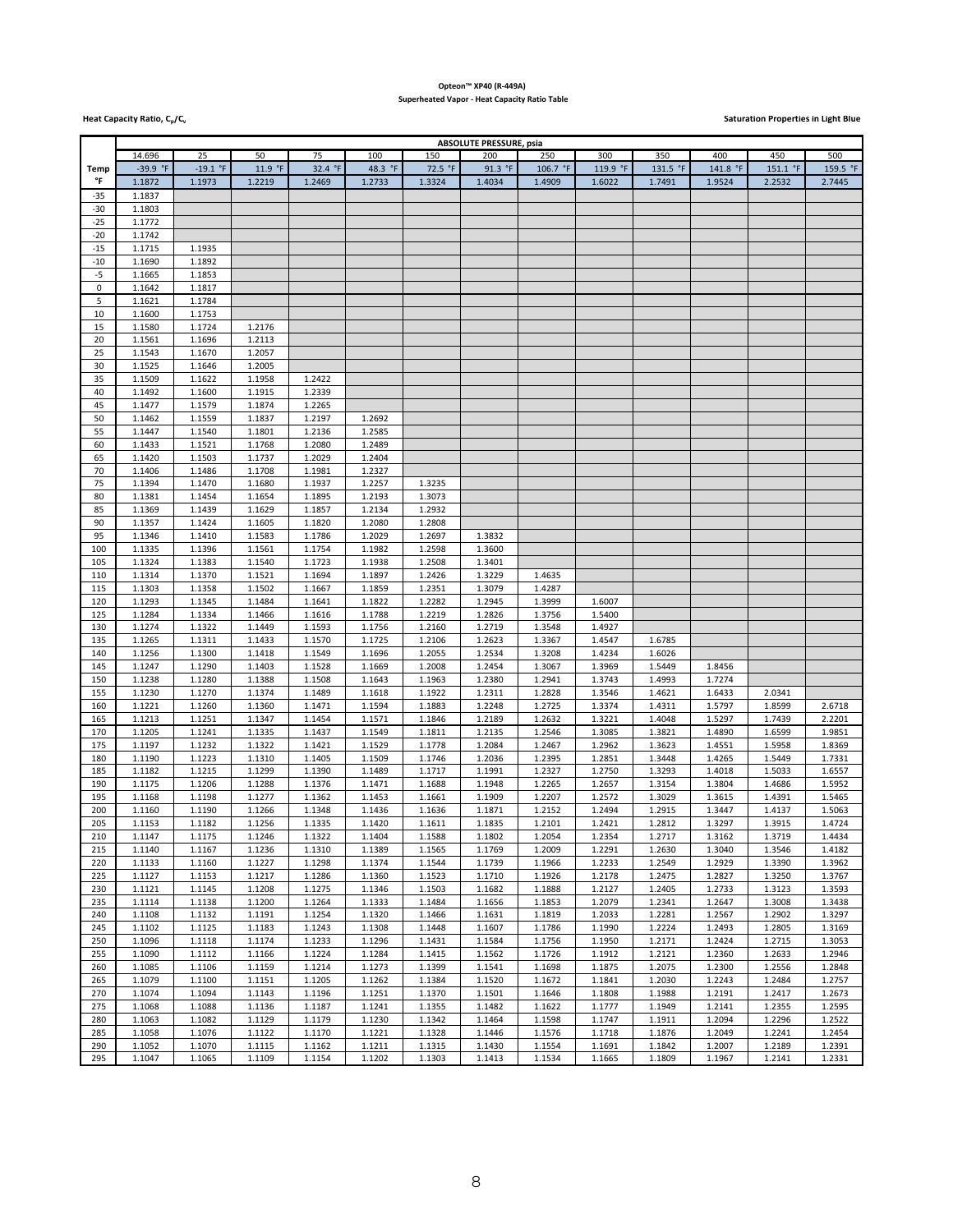#### **Opteon™ XP40 (R-449A) Superheated Vapor - Thermal Conductivity Table**

**Thermal Conductivity in Btu/hr-ft-°F Saturation Properties in Light Blue** 

|             | <b>ABSOLUTE PRESSURE, psia</b> |                    |                    |                    |                    |                    |                    |                    |                    |                    |                    |                    |                    |
|-------------|--------------------------------|--------------------|--------------------|--------------------|--------------------|--------------------|--------------------|--------------------|--------------------|--------------------|--------------------|--------------------|--------------------|
|             | 14.696                         | 25                 | 50                 | 75                 | 100                | 150                | 200                | 250                | 300                | 350                | 400                | 450                | 500                |
| Temp        | -39.9 °F                       | $-19.1 °F$         | 11.9 °F            | 32.4 °F            | 48.3 °F            | 72.5 °F            | 91.3 °F            | 106.7 °F           | 119.9 °F           | 131.5 °F           | 141.8 °F           | 151.1 °F           | 159.5 °F           |
| °F          | 0.00523                        | 0.00569            | 0.00643            | 0.00697            | 0.00744            | 0.00829            | 0.00910            | 0.00997            | 0.01093            | 0.01204            | 0.01337            | 0.01502            | 0.01715            |
| -35         | 0.00533                        |                    |                    |                    |                    |                    |                    |                    |                    |                    |                    |                    |                    |
| $-30$       | 0.00543                        |                    |                    |                    |                    |                    |                    |                    |                    |                    |                    |                    |                    |
| $-25$       | 0.00554                        |                    |                    |                    |                    |                    |                    |                    |                    |                    |                    |                    |                    |
| $-20$       | 0.00564                        |                    |                    |                    |                    |                    |                    |                    |                    |                    |                    |                    |                    |
| $-15$       | 0.00575                        | 0.00577            |                    |                    |                    |                    |                    |                    |                    |                    |                    |                    |                    |
| $-10$       | 0.00586                        | 0.00588            |                    |                    |                    |                    |                    |                    |                    |                    |                    |                    |                    |
| $-5$        | 0.00597                        | 0.00599            |                    |                    |                    |                    |                    |                    |                    |                    |                    |                    |                    |
| $\mathsf 0$ | 0.00607                        | 0.00609            |                    |                    |                    |                    |                    |                    |                    |                    |                    |                    |                    |
| 5           | 0.00618                        | 0.00620            |                    |                    |                    |                    |                    |                    |                    |                    |                    |                    |                    |
| 10          | 0.00630                        | 0.00631            |                    |                    |                    |                    |                    |                    |                    |                    |                    |                    |                    |
| 15          | 0.00641                        | 0.00642            | 0.00649            |                    |                    |                    |                    |                    |                    |                    |                    |                    |                    |
| 20          | 0.00652                        | 0.00654            | 0.00660            |                    |                    |                    |                    |                    |                    |                    |                    |                    |                    |
| 25          | 0.00663                        | 0.00665            | 0.00671            |                    |                    |                    |                    |                    |                    |                    |                    |                    |                    |
| 30          | 0.00675                        | 0.00676            | 0.00682            |                    |                    |                    |                    |                    |                    |                    |                    |                    |                    |
| 35          | 0.00686                        | 0.00688            | 0.00693            | 0.00703            |                    |                    |                    |                    |                    |                    |                    |                    |                    |
| 40          | 0.00698                        | 0.00699            | 0.00705            | 0.00714            |                    |                    |                    |                    |                    |                    |                    |                    |                    |
| 45<br>50    | 0.00710                        | 0.00711            | 0.00716            | 0.00725            |                    |                    |                    |                    |                    |                    |                    |                    |                    |
| 55          | 0.00721<br>0.00733             | 0.00723<br>0.00735 | 0.00728<br>0.00739 | 0.00736<br>0.00747 | 0.00748<br>0.00758 |                    |                    |                    |                    |                    |                    |                    |                    |
| 60          |                                |                    |                    |                    |                    |                    |                    |                    |                    |                    |                    |                    |                    |
| 65          | 0.00745<br>0.00757             | 0.00747<br>0.00759 | 0.00751<br>0.00763 | 0.00758<br>0.00770 | 0.00769<br>0.00780 |                    |                    |                    |                    |                    |                    |                    |                    |
| 70          | 0.00769                        | 0.00771            | 0.00775            | 0.00781            | 0.00791            |                    |                    |                    |                    |                    |                    |                    |                    |
| 75          | 0.00782                        | 0.00783            | 0.00787            | 0.00793            | 0.00802            | 0.00833            |                    |                    |                    |                    |                    |                    |                    |
| 80          | 0.00794                        | 0.00795            | 0.00799            | 0.00805            | 0.00813            | 0.00842            |                    |                    |                    |                    |                    |                    |                    |
| 85          | 0.00806                        | 0.00807            | 0.00811            | 0.00817            | 0.00825            | 0.00851            |                    |                    |                    |                    |                    |                    |                    |
| 90          | 0.00819                        | 0.00820            | 0.00824            | 0.00829            | 0.00837            | 0.00861            |                    |                    |                    |                    |                    |                    |                    |
| 95          | 0.00831                        | 0.00832            | 0.00836            | 0.00841            | 0.00848            | 0.00872            | 0.00915            |                    |                    |                    |                    |                    |                    |
| 100         | 0.00844                        | 0.00845            | 0.00848            | 0.00853            | 0.00860            | 0.00882            | 0.00921            |                    |                    |                    |                    |                    |                    |
| 105         | 0.00857                        | 0.00858            | 0.00861            | 0.00866            | 0.00872            | 0.00893            | 0.00929            |                    |                    |                    |                    |                    |                    |
| 110         | 0.00870                        | 0.00871            | 0.00874            | 0.00878            | 0.00885            | 0.00904            | 0.00937            | 0.00997            |                    |                    |                    |                    |                    |
| 115         | 0.00882                        | 0.00883            | 0.00887            | 0.00891            | 0.00897            | 0.00915            | 0.00946            | 0.01000            |                    |                    |                    |                    |                    |
| 120         | 0.00895                        | 0.00896            | 0.00899            | 0.00904            | 0.00910            | 0.00927            | 0.00956            | 0.01004            | 0.01093            |                    |                    |                    |                    |
| 125         | 0.00909                        | 0.00909            | 0.00912            | 0.00917            | 0.00922            | 0.00939            | 0.00966            | 0.01010            | 0.01087            |                    |                    |                    |                    |
| 130<br>135  | 0.00922<br>0.00935             | 0.00923<br>0.00936 | 0.00925<br>0.00939 | 0.00929<br>0.00943 | 0.00935<br>0.00948 | 0.00951<br>0.00963 | 0.00976<br>0.00987 | 0.01017<br>0.01025 | 0.01084<br>0.01085 | 0.01191            |                    |                    |                    |
| 140         | 0.00948                        | 0.00949            | 0.00952            | 0.00956            | 0.00961            | 0.00975            | 0.00998            | 0.01033            | 0.01087            | 0.01178            |                    |                    |                    |
| 145         | 0.00962                        | 0.00963            | 0.00965            | 0.00969            | 0.00974            | 0.00988            | 0.01010            | 0.01042            | 0.01092            | 0.01170            | 0.01311            |                    |                    |
| 150         | 0.00975                        | 0.00976            | 0.00979            | 0.00982            | 0.00987            | 0.01001            | 0.01021            | 0.01052            | 0.01097            | 0.01167            | 0.01283            |                    |                    |
| 155         | 0.00989                        | 0.00990            | 0.00992            | 0.00996            | 0.01001            | 0.01014            | 0.01033            | 0.01062            | 0.01104            | 0.01166            | 0.01265            | 0.01443            |                    |
| 160         | 0.01003                        | 0.01003            | 0.01006            | 0.01010            | 0.01014            | 0.01027            | 0.01045            | 0.01072            | 0.01111            | 0.01167            | 0.01253            | 0.01396            | 0.01698            |
| 165         | 0.01016                        | 0.01017            | 0.01020            | 0.01023            | 0.01028            | 0.01040            | 0.01058            | 0.01083            | 0.01119            | 0.01171            | 0.01246            | 0.01365            | 0.01578            |
| 170         | 0.01030                        | 0.01031            | 0.01034            | 0.01037            | 0.01041            | 0.01053            | 0.01070            | 0.01094            | 0.01128            | 0.01175            | 0.01243            | 0.01344            | 0.01510            |
| 175         | 0.01044                        | 0.01045            | 0.01048            | 0.01051            | 0.01055            | 0.01067            | 0.01083            | 0.01106            | 0.01138            | 0.01181            | 0.01242            | 0.01330            | 0.01466            |
| 180         | 0.01058                        | 0.01059            | 0.01062            | 0.01065            | 0.01069            | 0.01080            | 0.01096            | 0.01118            | 0.01148            | 0.01188            | 0.01244            | 0.01322            | 0.01436            |
| 185         | 0.01072                        | 0.01073            | 0.01076            | 0.01079            | 0.01083            | 0.01094            | 0.01109            | 0.01130            | 0.01158            | 0.01196            | 0.01247            | 0.01317            | 0.01415            |
| 190         | 0.01087                        | 0.01088            | 0.01090            | 0.01093            | 0.01097            | 0.01108            | 0.01122            | 0.01142            | 0.01169            | 0.01204            | 0.01251            | 0.01314            | 0.01401            |
| 195<br>200  | 0.01101<br>0.01115             | 0.01102<br>0.01116 | 0.01104<br>0.01119 | 0.01108<br>0.01122 | 0.01111<br>0.01126 | 0.01122<br>0.01136 | 0.01136<br>0.01149 | 0.01155<br>0.01168 | 0.01180<br>0.01192 | 0.01213<br>0.01223 | 0.01257<br>0.01263 | 0.01314<br>0.01316 | 0.01391<br>0.01386 |
| 205         | 0.01130                        | 0.01131            | 0.01133            | 0.01136            | 0.01140            | 0.01150            | 0.01163            | 0.01181            | 0.01204            | 0.01233            | 0.01271            | 0.01320            | 0.01382            |
| 210         | 0.01144                        | 0.01145            | 0.01148            | 0.01151            | 0.01155            | 0.01164            | 0.01177            | 0.01194            | 0.01216            | 0.01244            | 0.01279            | 0.01324            | 0.01382            |
| 215         | 0.01159                        | 0.01160            | 0.01163            | 0.01166            | 0.01169            | 0.01179            | 0.01191            | 0.01207            | 0.01228            | 0.01255            | 0.01288            | 0.01330            | 0.01383            |
| 220         | 0.01174                        | 0.01175            | 0.01177            | 0.01180            | 0.01184            | 0.01193            | 0.01205            | 0.01221            | 0.01241            | 0.01266            | 0.01298            | 0.01337            | 0.01386            |
| 225         | 0.01189                        | 0.01190            | 0.01192            | 0.01195            | 0.01199            | 0.01208            | 0.01220            | 0.01235            | 0.01254            | 0.01278            | 0.01308            | 0.01344            | 0.01390            |
| 230         | 0.01204                        | 0.01205            | 0.01207            | 0.01210            | 0.01214            | 0.01223            | 0.01234            | 0.01249            | 0.01267            | 0.01290            | 0.01318            | 0.01353            | 0.01395            |
| 235         | 0.01219                        | 0.01220            | 0.01222            | 0.01225            | 0.01229            | 0.01237            | 0.01249            | 0.01263            | 0.01280            | 0.01302            | 0.01329            | 0.01362            | 0.01401            |
| 240         | 0.01234                        | 0.01235            | 0.01237            | 0.01240            | 0.01244            | 0.01252            | 0.01263            | 0.01277            | 0.01294            | 0.01315            | 0.01340            | 0.01371            | 0.01408            |
| 245         | 0.01249                        | 0.01250            | 0.01253            | 0.01256            | 0.01259            | 0.01267            | 0.01278            | 0.01291            | 0.01308            | 0.01328            | 0.01352            | 0.01381            | 0.01416            |
| 250         | 0.01264                        | 0.01265            | 0.01268            | 0.01271            | 0.01274            | 0.01283            | 0.01293            | 0.01306            | 0.01322            | 0.01341            | 0.01364            | 0.01392            | 0.01425            |
| 255         | 0.01279                        | 0.01281            | 0.01283            | 0.01286            | 0.01290            | 0.01298            | 0.01308            | 0.01321            | 0.01336            | 0.01354            | 0.01377            | 0.01403            | 0.01434            |
| 260         | 0.01295                        | 0.01296            | 0.01299            | 0.01302            | 0.01305            | 0.01313            | 0.01323            | 0.01335            | 0.01350            | 0.01368            | 0.01389            | 0.01414            | 0.01444            |
| 265<br>270  | 0.01310<br>0.01326             | 0.01311<br>0.01327 | 0.01314<br>0.01330 | 0.01317<br>0.01333 | 0.01321<br>0.01336 | 0.01329<br>0.01344 | 0.01338<br>0.01354 | 0.01350<br>0.01365 | 0.01365<br>0.01379 | 0.01382<br>0.01396 | 0.01402<br>0.01415 | 0.01426<br>0.01438 | 0.01454<br>0.01465 |
| 275         | 0.01342                        | 0.01343            | 0.01346            | 0.01349            | 0.01352            | 0.01360            | 0.01369            | 0.01381            | 0.01394            | 0.01410            | 0.01429            | 0.01451            | 0.01476            |
| 280         | 0.01357                        | 0.01359            | 0.01362            | 0.01365            | 0.01368            | 0.01376            | 0.01385            | 0.01396            | 0.01409            | 0.01425            | 0.01443            | 0.01464            | 0.01488            |
| 285         | 0.01373                        | 0.01374            | 0.01377            | 0.01381            | 0.01384            | 0.01392            | 0.01401            | 0.01411            | 0.01424            | 0.01439            | 0.01457            | 0.01477            | 0.01500            |
| 290         | 0.01389                        | 0.01390            | 0.01393            | 0.01397            | 0.01400            | 0.01408            | 0.01417            | 0.01427            | 0.01439            | 0.01454            | 0.01471            | 0.01490            | 0.01512            |
| 295         | 0.01405                        | 0.01406            | 0.01409            | 0.01413            | 0.01416            | 0.01424            | 0.01432            | 0.01443            | 0.01455            | 0.01469            | 0.01485            | 0.01504            | 0.01525            |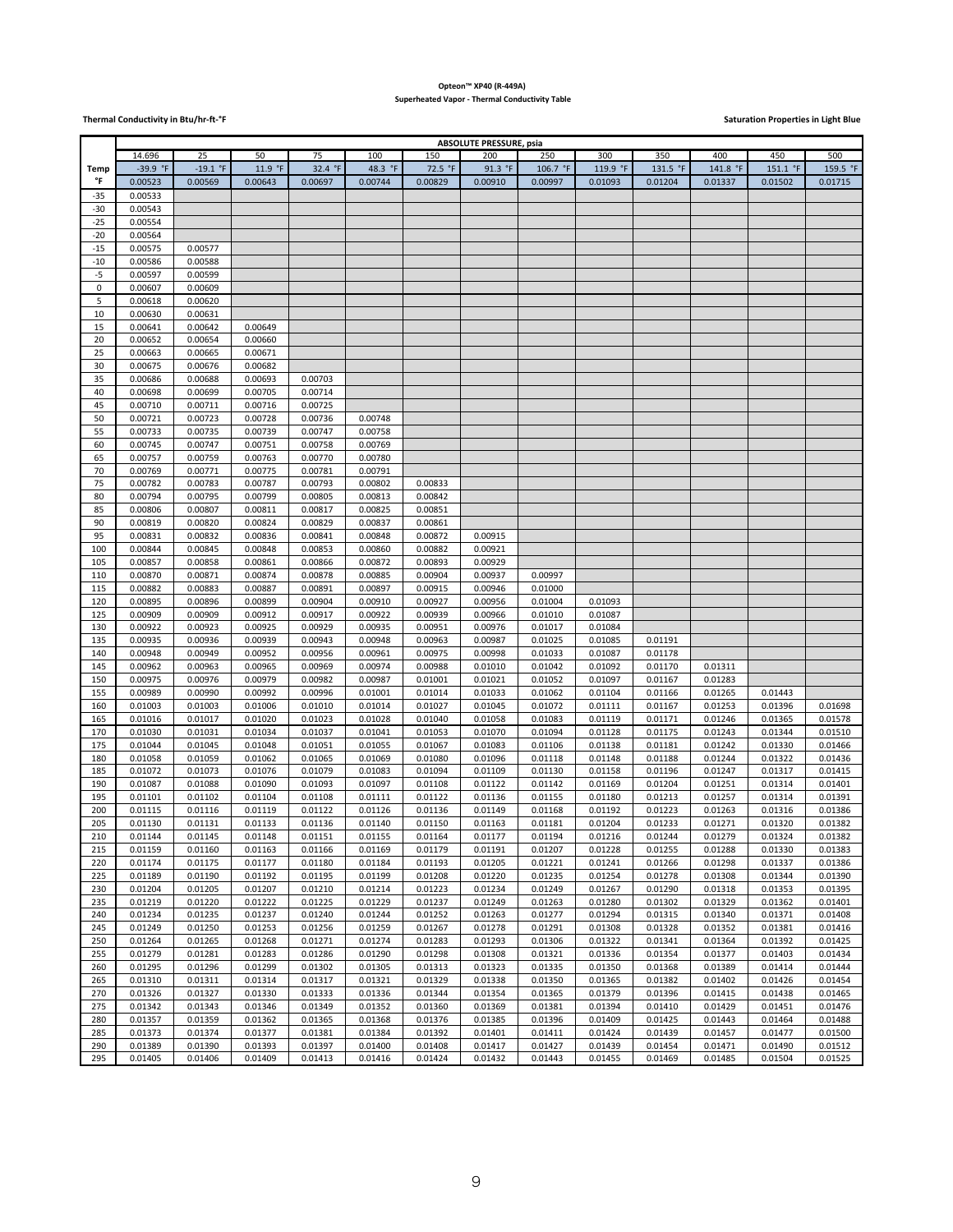### **Opteon™ XP40 (R-449A) Superheated Vapor - Velocity of Sound Table**

**Velocity** of Sound in ft/sec**ond** in the second in the second in the second in the second in the second in the second in the second in the second in the second in the second in the second in the second in the second in th

|       | <b>ABSOLUTE PRESSURE, psia</b> |            |         |         |            |         |         |          |             |          |          |          |          |
|-------|--------------------------------|------------|---------|---------|------------|---------|---------|----------|-------------|----------|----------|----------|----------|
|       | 14.696                         | 25         | 50      | 75      | 100        | 150     | 200     | 250      | 300         | 350      | 400      | 450      | 500      |
| Temp  | -39.9 °F                       | $-19.1 °F$ | 11.9 °F | 32.4 °F | 48.3<br>°F | 72.5 °F | 91.3 °F | 106.7 °F | 119.9<br>°F | 131.5 °F | 141.8 °F | 151.1 °F | 159.5 °F |
| °F    | 509.93                         | 514.17     | 515.68  | 513.03  | 508.74     | 497.94  | 485.62  | 472.44   | 458.61      | 444.24   | 429.33   | 413.85   | 397.69   |
| $-35$ | 513.31                         |            |         |         |            |         |         |          |             |          |          |          |          |
| -30   |                                |            |         |         |            |         |         |          |             |          |          |          |          |
|       | 516.73                         |            |         |         |            |         |         |          |             |          |          |          |          |
| $-25$ | 520.09                         |            |         |         |            |         |         |          |             |          |          |          |          |
| $-20$ | 523.40                         |            |         |         |            |         |         |          |             |          |          |          |          |
| $-15$ | 526.66                         | 517.21     |         |         |            |         |         |          |             |          |          |          |          |
| $-10$ | 529.87                         | 520.82     |         |         |            |         |         |          |             |          |          |          |          |
| $-5$  | 533.05                         | 524.37     |         |         |            |         |         |          |             |          |          |          |          |
| 0     | 536.19                         | 527.84     |         |         |            |         |         |          |             |          |          |          |          |
| 5     | 539.29                         | 531.26     |         |         |            |         |         |          |             |          |          |          |          |
| 10    | 542.35                         | 534.63     |         |         |            |         |         |          |             |          |          |          |          |
| 15    | 545.39                         | 537.94     | 518.30  |         |            |         |         |          |             |          |          |          |          |
|       |                                |            |         |         |            |         |         |          |             |          |          |          |          |
| 20    | 548.39                         | 541.21     | 522.38  |         |            |         |         |          |             |          |          |          |          |
| 25    | 551.37                         | 544.43     | 526.35  |         |            |         |         |          |             |          |          |          |          |
| 30    | 554.31                         | 547.61     | 530.23  |         |            |         |         |          |             |          |          |          |          |
| 35    | 557.23                         | 550.75     | 534.02  | 515.42  |            |         |         |          |             |          |          |          |          |
| 40    | 560.12                         | 553.85     | 537.73  | 519.96  |            |         |         |          |             |          |          |          |          |
| 45    | 562.99                         | 556.92     | 541.37  | 524.35  |            |         |         |          |             |          |          |          |          |
| 50    | 565.83                         | 559.96     | 544.95  | 528.62  | 510.53     |         |         |          |             |          |          |          |          |
| 55    | 568.65                         | 562.96     | 548.46  | 532.78  | 515.54     |         |         |          |             |          |          |          |          |
| 60    | 571.45                         | 565.93     | 551.92  | 536.83  | 520.38     |         |         |          |             |          |          |          |          |
| 65    | 574.23                         | 568.88     | 555.32  | 540.79  | 525.05     |         |         |          |             |          |          |          |          |
| 70    | 576.98                         | 571.79     | 558.67  | 544.67  | 529.58     |         |         |          |             |          |          |          |          |
|       |                                |            |         |         |            |         |         |          |             |          |          |          |          |
| 75    | 579.72                         | 574.68     | 561.97  | 548.46  | 533.98     | 500.96  |         |          |             |          |          |          |          |
| 80    | 582.44                         | 577.54     | 565.23  | 552.18  | 538.27     | 506.87  |         |          |             |          |          |          |          |
| 85    | 585.13                         | 580.38     | 568.44  | 555.84  | 542.45     | 512.52  |         |          |             |          |          |          |          |
| 90    | 587.81                         | 583.20     | 571.61  | 559.43  | 546.53     | 517.95  |         |          |             |          |          |          |          |
| 95    | 590.47                         | 585.99     | 574.75  | 562.96  | 550.52     | 523.16  | 490.99  |          |             |          |          |          |          |
| 100   | 593.12                         | 588.75     | 577.84  | 566.43  | 554.42     | 528.20  | 497.81  |          |             |          |          |          |          |
| 105   | 595.74                         | 591.50     | 580.91  | 569.85  | 558.25     | 533.08  | 504.27  |          |             |          |          |          |          |
| 110   | 598.35                         | 594.23     | 583.93  | 573.21  | 562.01     | 537.81  | 510.42  | 478.02   |             |          |          |          |          |
| 115   | 600.95                         | 596.93     | 586.93  | 576.53  | 565.69     | 542.41  | 516.30  | 485.96   |             |          |          |          |          |
| 120   | 603.53                         | 599.62     | 589.89  | 579.81  | 569.32     | 546.88  | 521.95  | 493.40   | 458.83      |          |          |          |          |
| 125   | 606.09                         | 602.28     | 592.83  | 583.04  | 572.88     | 551.25  | 527.39  | 500.41   | 468.54      |          |          |          |          |
| 130   | 608.64                         | 604.93     | 595.73  | 586.23  | 576.38     | 555.51  | 532.65  | 507.07   | 477.44      |          |          |          |          |
|       |                                |            |         |         |            |         | 537.73  |          |             |          |          |          |          |
| 135   | 611.18                         | 607.56     | 598.61  | 589.38  | 579.84     | 559.67  |         | 513.42   | 485.70      | 452.41   |          |          |          |
| 140   | 613.70                         | 610.18     | 601.46  | 592.49  | 583.24     | 563.74  | 542.66  | 519.50   | 493.44      | 462.94   |          |          |          |
| 145   | 616.21                         | 612.77     | 604.29  | 595.57  | 586.59     | 567.73  | 547.45  | 525.33   | 500.74      | 472.53   | 438.16   |          |          |
| 150   | 618.70                         | 615.35     | 607.09  | 598.61  | 589.89     | 571.64  | 552.11  | 530.95   | 507.67      | 481.39   | 450.40   |          |          |
| 155   | 621.18                         | 617.92     | 609.87  | 601.62  | 593.15     | 575.48  | 556.65  | 536.38   | 514.27      | 489.65   | 461.33   | 426.56   |          |
| 160   | 623.65                         | 620.47     | 612.63  | 604.60  | 596.37     | 579.25  | 561.07  | 541.63   | 520.58      | 497.41   | 471.27   | 440.42   | 399.90   |
| 165   | 626.10                         | 623.00     | 615.36  | 607.55  | 599.55     | 582.95  | 565.40  | 546.72   | 526.63      | 504.75   | 480.43   | 452.55   | 418.47   |
| 170   | 628.55                         | 625.52     | 618.07  | 610.47  | 602.69     | 586.59  | 569.63  | 551.66   | 532.46      | 511.72   | 488.97   | 463.43   | 433.57   |
| 175   | 630.98                         | 628.02     | 620.76  | 613.36  | 605.80     | 590.17  | 573.77  | 556.47   | 538.09      | 518.38   | 496.99   | 473.38   | 446.60   |
| 180   | 633.40                         | 630.52     | 623.43  | 616.22  | 608.87     | 593.69  | 577.82  | 561.15   | 543.52      | 524.75   | 504.57   | 482.58   | 458.19   |
| 185   | 635.80                         | 632.99     | 626.09  | 619.06  | 611.90     | 597.16  | 581.80  | 565.72   | 548.79      | 530.87   | 511.76   | 491.18   | 468.72   |
| 190   | 638.20                         | 635.46     | 628.72  | 621.87  | 614.90     | 600.59  | 585.70  | 570.17   | 553.90      | 536.77   | 518.62   | 499.26   | 478.41   |
| 195   | 640.59                         | 637.91     | 631.33  | 624.66  | 617.88     | 603.96  | 589.53  | 574.53   | 558.87      | 542.46   | 525.19   | 506.91   | 487.43   |
| 200   | 642.96                         | 640.34     | 633.93  | 627.42  | 620.82     | 607.29  | 593.30  | 578.79   | 563.71      | 547.97   | 531.49   | 514.17   | 495.89   |
| 205   | 645.32                         | 642.77     | 636.51  | 630.16  | 623.73     | 610.57  | 597.00  | 582.96   | 568.42      | 553.31   | 537.56   | 521.11   | 503.88   |
|       |                                |            |         |         |            |         |         |          |             |          |          |          |          |
| 210   | 647.68                         | 645.18     | 639.07  | 632.88  | 626.61     | 613.81  | 600.64  | 587.05   | 573.02      | 558.49   | 543.41   | 527.75   | 511.45   |
| 215   | 650.02                         | 647.58     | 641.62  | 635.58  | 629.47     | 617.02  | 604.22  | 591.06   | 577.51      | 563.52   | 549.07   | 534.13   | 518.67   |
| 220   | 652.35                         | 649.97     | 644.15  | 638.26  | 632.30     | 620.18  | 607.75  | 595.00   | 581.90      | 568.43   | 554.56   | 540.27   | 525.57   |
| 225   | 654.68                         | 652.35     | 646.66  | 640.92  | 635.11     | 623.31  | 611.23  | 598.87   | 586.20      | 573.21   | 559.88   | 546.20   | 532.19   |
| 230   | 656.99                         | 654.72     | 649.16  | 643.56  | 637.89     | 626.40  | 614.66  | 602.67   | 590.41      | 577.87   | 565.05   | 551.94   | 538.56   |
| 235   | 659.29                         | 657.07     | 651.65  | 646.17  | 640.65     | 629.45  | 618.04  | 606.40   | 594.53      | 582.42   | 570.08   | 557.49   | 544.69   |
| 240   | 661.59                         | 659.42     | 654.12  | 648.77  | 643.39     | 632.48  | 621.38  | 610.08   | 598.58      | 586.88   | 574.98   | 562.88   | 550.62   |
| 245   | 663.87                         | 661.75     | 656.57  | 651.36  | 646.10     | 635.47  | 624.67  | 613.70   | 602.55      | 591.24   | 579.76   | 568.12   | 556.36   |
| 250   | 666.15                         | 664.07     | 659.02  | 653.92  | 648.80     | 638.43  | 627.92  | 617.26   | 606.46      | 595.51   | 584.42   | 573.22   | 561.92   |
| 255   | 668.41                         | 666.39     | 661.44  | 656.47  | 651.47     | 641.36  | 631.13  | 620.78   | 610.29      | 599.69   | 588.98   | 578.18   | 567.32   |
|       |                                |            |         | 659.00  |            | 644.27  |         |          |             |          |          |          |          |
| 260   | 670.67                         | 668.69     | 663.86  |         | 654.12     |         | 634.31  | 624.24   | 614.07      | 603.80   | 593.44   | 583.03   | 572.58   |
| 265   | 672.92                         | 670.98     | 666.26  | 661.52  | 656.75     | 647.15  | 637.45  | 627.65   | 617.78      | 607.83   | 597.81   | 587.76   | 577.69   |
| 270   | 675.16                         | 673.27     | 668.65  | 664.02  | 659.37     | 650.00  | 640.55  | 631.02   | 621.43      | 611.79   | 602.09   | 592.38   | 582.68   |
| 275   | 677.39                         | 675.54     | 671.03  | 666.50  | 661.96     | 652.82  | 643.62  | 634.35   | 625.03      | 615.68   | 606.29   | 596.90   | 587.54   |
| 280   | 679.62                         | 677.80     | 673.40  | 668.97  | 664.54     | 655.62  | 646.65  | 637.64   | 628.58      | 619.50   | 610.41   | 601.33   | 592.29   |
| 285   | 681.83                         | 680.06     | 675.75  | 671.43  | 667.10     | 658.40  | 649.66  | 640.88   | 632.08      | 623.26   | 614.45   | 605.67   | 596.93   |
| 290   | 684.04                         | 682.31     | 678.09  | 673.87  | 669.64     | 661.15  | 652.63  | 644.08   | 635.53      | 626.97   | 618.43   | 609.92   | 601.48   |
| 295   | 686.24                         | 684.54     | 680.43  | 676.30  | 672.17     | 663.88  | 655.57  | 647.25   | 638.93      | 630.62   | 622.33   | 614.09   | 605.93   |